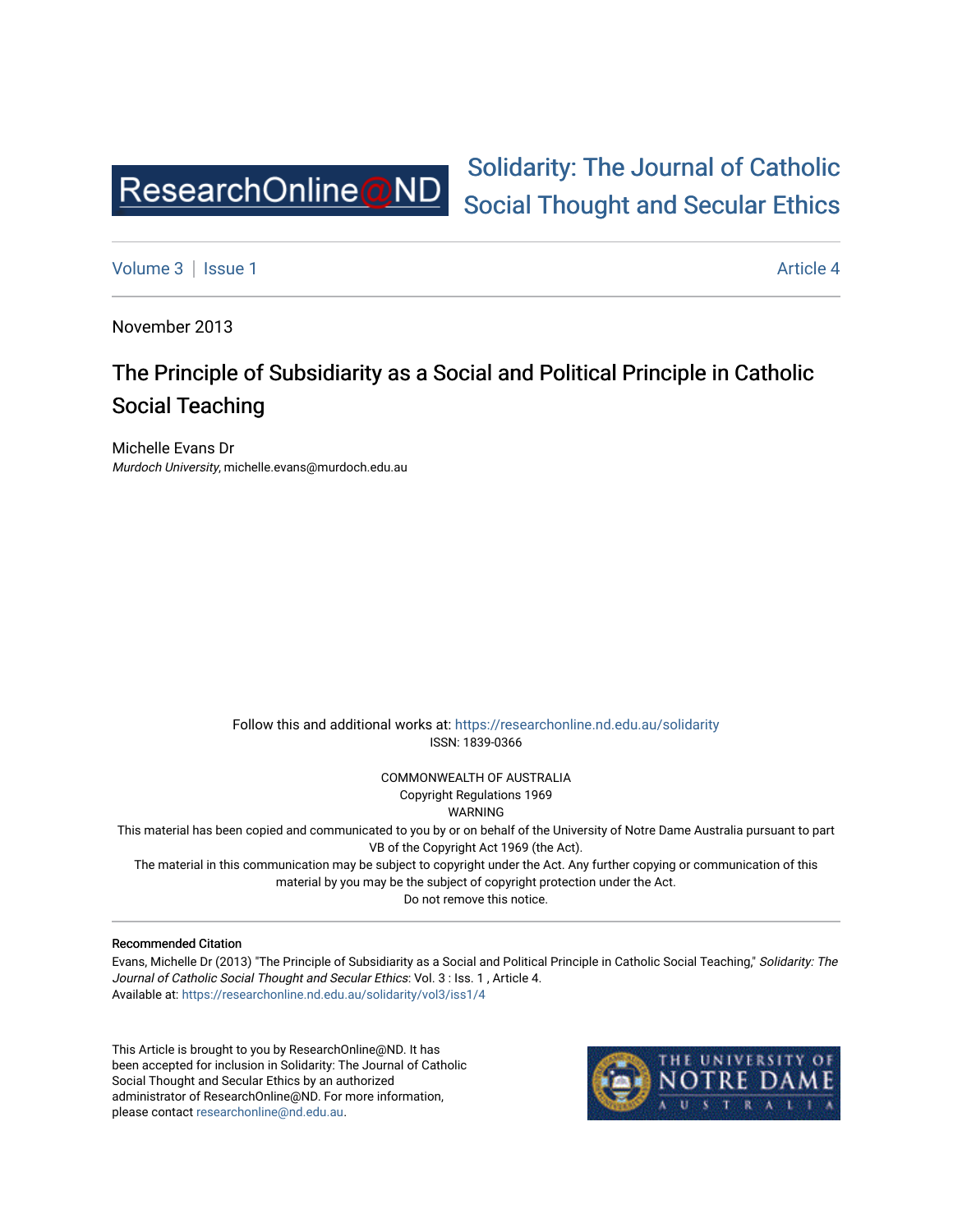## The Principle of Subsidiarity as a Social and Political Principle in Catholic Social **Teaching**

#### Abstract

The principle of subsidiarity is a multi-layered and flexible principle that can be utilised to empower, inform, enhance and reform scholarship in a range of significant areas, however, it has been somewhat overlooked in recent scholarship. In order to highlight the continued relevance and potential applications of the principle, this, the first of two papers, will provide a detailed analysis of the meaning and application of the principle of subsidiarity in Catholic social teaching. In doing so, the interplay of the principle of subsidiarity and other key principles of catholic social teaching such as dignity of the person, solidarity, and the common good will be highlighted. The second part of this paper discusses the political applications of the principle, including its ability to inform scholarship on the allocation of governmental powers (including federalism), democracy, and individual participation in government. This leads to a discussion in the second paper, of the Catholic aspects of subsidiarity in the governance of the European Union.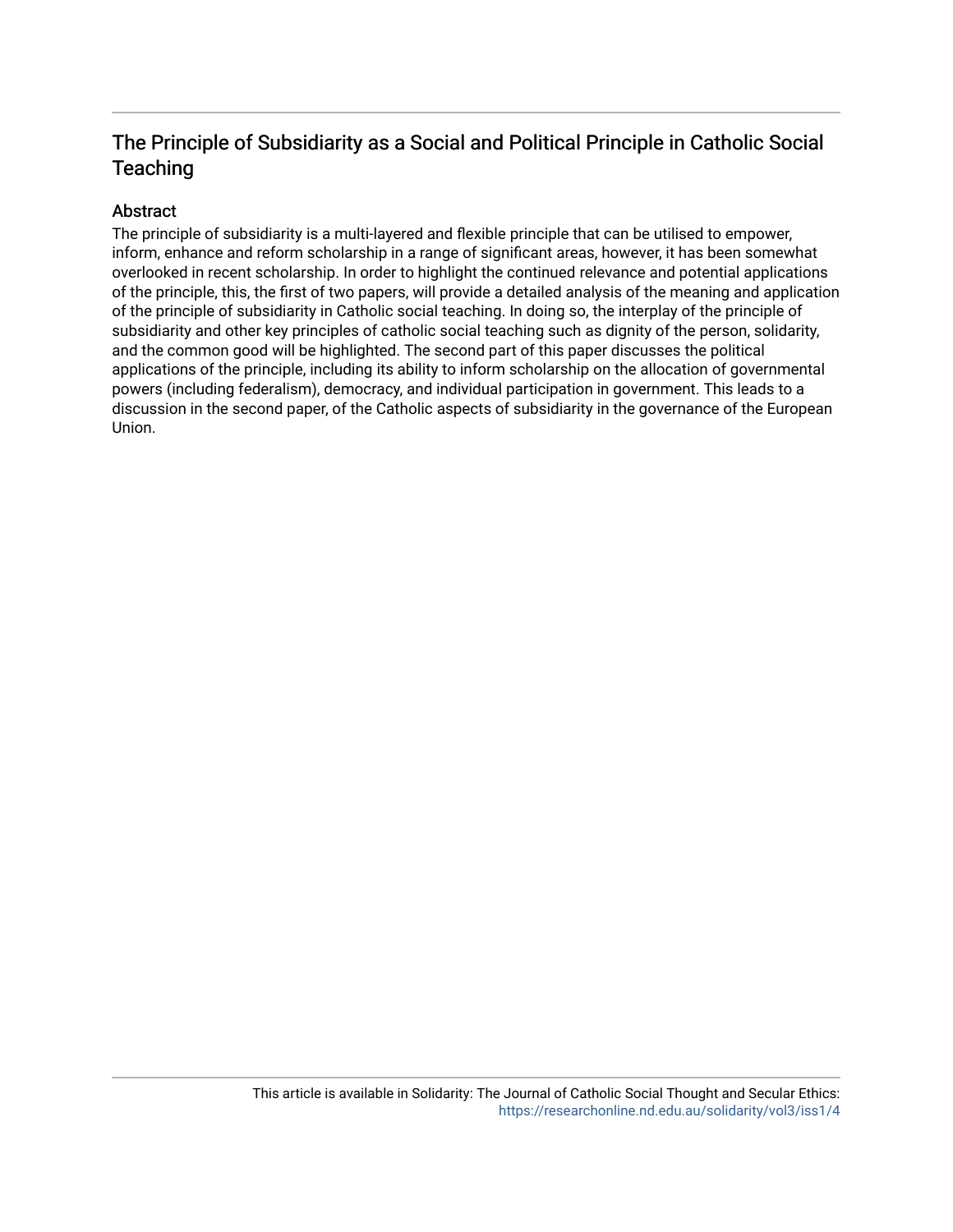## **The Principle of Subsidiarity as a Social and Political Principle in a Catholic Social Teaching**

#### Michelle Evans-Bonner

Subsidiarity has many facets and is somewhat of an ambiguous principle. Its meaning depends on the context in which it is used, and even then, the principle can be regarded as open to interpretation. There are currently no scholarly publications specifically devoted to the principle of subsidiarity in all its facets. Texts whose focus is Catholic social theory usually contain a chapter, or brief discussion of the principle. The same applies to texts concerning European Union law. This is surprising given the potential reach of the principle to inform discussions on social policy, human rights, federalism and democracy, as well as the principle's paramountcy in European Union law. An appreciation of subsidiarity is of great assistance in better understanding these various social and political issues and this paper argues that the principle should not be overlooked, nor neglected.

In order to explore the versatility of the principle of subsidiarity and its ability to inform scholarship in a range of areas, this paper, the first of two, will firstly examine the origin of the principle of subsidiarity in Catholic social theory, and in doing so, will also note the interplay of the principle with other key principles of catholic social teaching such as dignity of the person, solidarity, and the common good. This will lead to a discussion of its application in a political context, including its potential to enhance scholarship in areas such as democracy, federalism and human rights.

### **I. Subsidiarity and Catholic Social Theory**

### *1. Philosophical Origins*

The word 'subsidiarity' is derived from the latin term 'subsidium' which means 'to help or to aid'.<sup>1</sup> Subsidiarity can be traced back to ancient Greece in the work of Aristotle, and can be seen subsequently in the work of Thomas Aquinas, Johannes Althusius, and John Stuart Mill.<sup>2</sup> It is beyond the scope of this paper to trace the philosophical origins of the principle from ancient Greek and Roman times. Instead, this paper will start with an analysis of the principle from its enunciation in Catholic social theory, a place where subsidiarity was

<sup>\*</sup> I would like to thank two anonymous referees, as well as Fr Richard Umbers, for their detailed and insightful comments on this paper.

<sup>1</sup> Robert A Sirico, 'Subsidiarity, Society, and Entitlements: Understanding and Application', *Notre Dame Journal of Law Ethics and Public Policy,* Vol. 11, 1997, p. 549

<sup>2</sup> See, for example, Aristotle *Politics*; Aquinas *Impugn*; and Aquinas *Summa Theologiae* discussed in detail in Nicholas Aroney, 'Philosophical Origins of Subsidiarity' in Michelle Evans and Augusto Zimmermann (eds.) *Global Perspectives on Subsidiarity* (forthcoming, Springer); John Stuart Mill, *Representative Government* and Johannes Althusius *Politica Methodice Digesta* cited in Ken Endo, 'The Principle of Subsidiarity from Johannes Althusius to Jacques Delors', *Hokkaido Law Review*, Vol. 44, 1994, ps. 2064, 2043.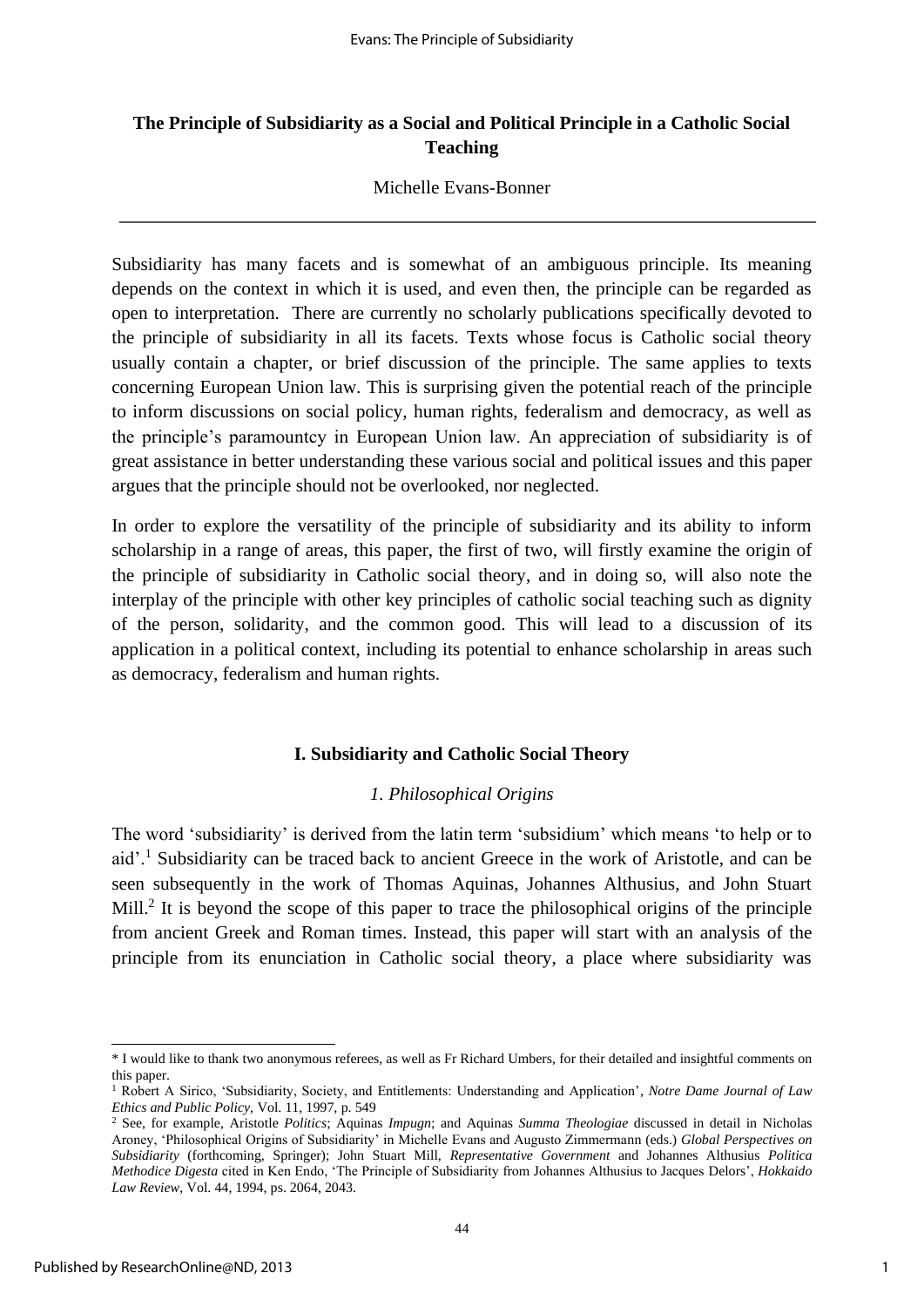nurtured in its development not only as a social principle, but also a political and governmental principle.<sup>3</sup>

#### 2. *Subsidiarity and the Social Order*

Subsidiarity was particularly asserted as a central principle of social theory in the Catholic Church by Pope Pius XI on 15 May 1931.<sup>4</sup> In Part 5 of his Encyclical Letter, *Quadragesimo Anno*, titled 'The Reconstruction of the Social Order', he advocated for a social hierarchy starting with the individual, and progressing upwards to the community, to organisations and corporations, and finally the State. He recommended action at an individual or lower level, wherever possible, as being preferable to action at a higher level, such as at a community or corporate level:

<sup>&</sup>lt;sup>3</sup> However, by way of background, subsidiarity was discussed in ancient Rome by Marcus Aurelius, and by St Bernard in the 12th century: Dinah Shelton, 'Subsidiarity, Democracy and Human Rights' in Donna Gomien (ed.), *Broadening the Frontiers of Human Rights: Essays in Honour of Asbjørn Eide* (Scandinavian University Press, 1993) 43, 44. Carozza notes that 'subsequent echoes' of the principle can be seen in the work of Montesquieu, Locke, de Tocqueville, Lincoln and Proudhon: Paolo G Carozza, 'Subsidiarity as a Structural Principle of International Human Rights Law' (2003) 97 *American Journal of International Law* 38, 41. For a discussion of Thomas Aquinas' influence on subsidiarity see, Nicholas Aroney, 'Subsidiarity, Federalism and the Best Constitution: Thomas Aquinas on City, Province and Empire' (2007) 26 *Law and Philosophy* 161.

<sup>4</sup> The principle of subsidiarity is similar to the concept of 'sphere sovereignty' from the Dutch Calvinist tradition. For a discussion of the two concepts and the differences between them see Kent A Van Til, 'Subsidiarity and Sphere-Sovereignty: A Match Made In ...?' (2008) 69 *Theological Studies* 610. Van Til outlines that the concept of 'sphere sovereignty' was developed by Abraham Kuyper in 1880. Kuyper was a theologian, academic and politician who had also been Prime Minister of the Netherlands from 1901 to 1905. Kuyper rejected the concept of French popular sovereignty in which God and any notion of common moral good were rejected in favour of each person's own 'self sufficiency'. His view was that God was present in 'every sphere of life' and that consequently, each sphere, for example 'family life, economic life, churchly life, sports' must be sovereign (619–626). Van Til cites Kuyper (625) from his *Lectures on Calvinism* as follows (emphasis from original):

From this *one* source, in God, *sovereignty in the individual sphere*, in the family and in every social circle, is just as directly derived as the supremacy of State authority. These two must therefore come to an understanding, and both have the same sacred obligation to maintain their God-given sovereign authority and to make it subservient to the majesty of God.

Van Til notes (625) that, according to Kuyper, the individual may operate in several spheres at once, for example, as 'a member of a church, a citizen of the state, and a participant in any number of social spheres. In all these aspects of life, the basic convictions of the Christian faith would direct his or her activities.' In sphere sovereignty, Van Til explains (625) that the Church educates the individual about God, whilst the State is responsible for 'regulating the interactions amongst the spheres, assuring that the weak are not trampled, and calling on all persons to contribute to the common good.' Van Til explains the difference between subsidiarity and sphere sovereignty (626) as follows:

In sum, I find many similarities between Kuyper's principle of sphere sovereignty and the principle of subsidiarity. First, both derive from a worldview that is assumed to be divinely ordered. Subsidiarity derives from natural law and sphere sovereignty from the reformed doctrine of common grace. Second, both limit state-sovereignty and seek to develop the roles and scope of intermediate institutions. Third, both insist that all areas of life are influenced by faith. Fourth, both agree that the state can and should have an active role in society, but do not wish to see the state dictate to, or take over the roles of, lesser institutions. In general, the principle of subsidiarity seems to construct a hierarchy that leads to the common good, whereas sphere sovereignty provides a process by which diverse spheres may successfully interrelate.

For a further discussion of subsidiarity and sphere sovereignty, see also David H McIlroy, 'Subsidiarity and Sphere Sovereignty: Christian Reflections on the Size, Shape and Scope of Government' (2003) 45(4) *Journal of Church and State* 739. For additional discussion of the meaning of sphere sovereignty, see also Lael Daniel Weinberger, 'The Business Judgment Rule and Sphere Sovereignty' (2010) 27(2) *Thomas M Cooley Law Review* 279, 294–310. For a discussion of sphere sovereignty and the separation of Church and State, see generally Robert Joseph Renaud and Lael Daniel Weinberger, 'Spheres of Sovereignty: Church Autonomy Doctrine and the Theological Heritage of the Separation of Church and State' (2008) 35(1) *Northern Kentucky Law Review* 67.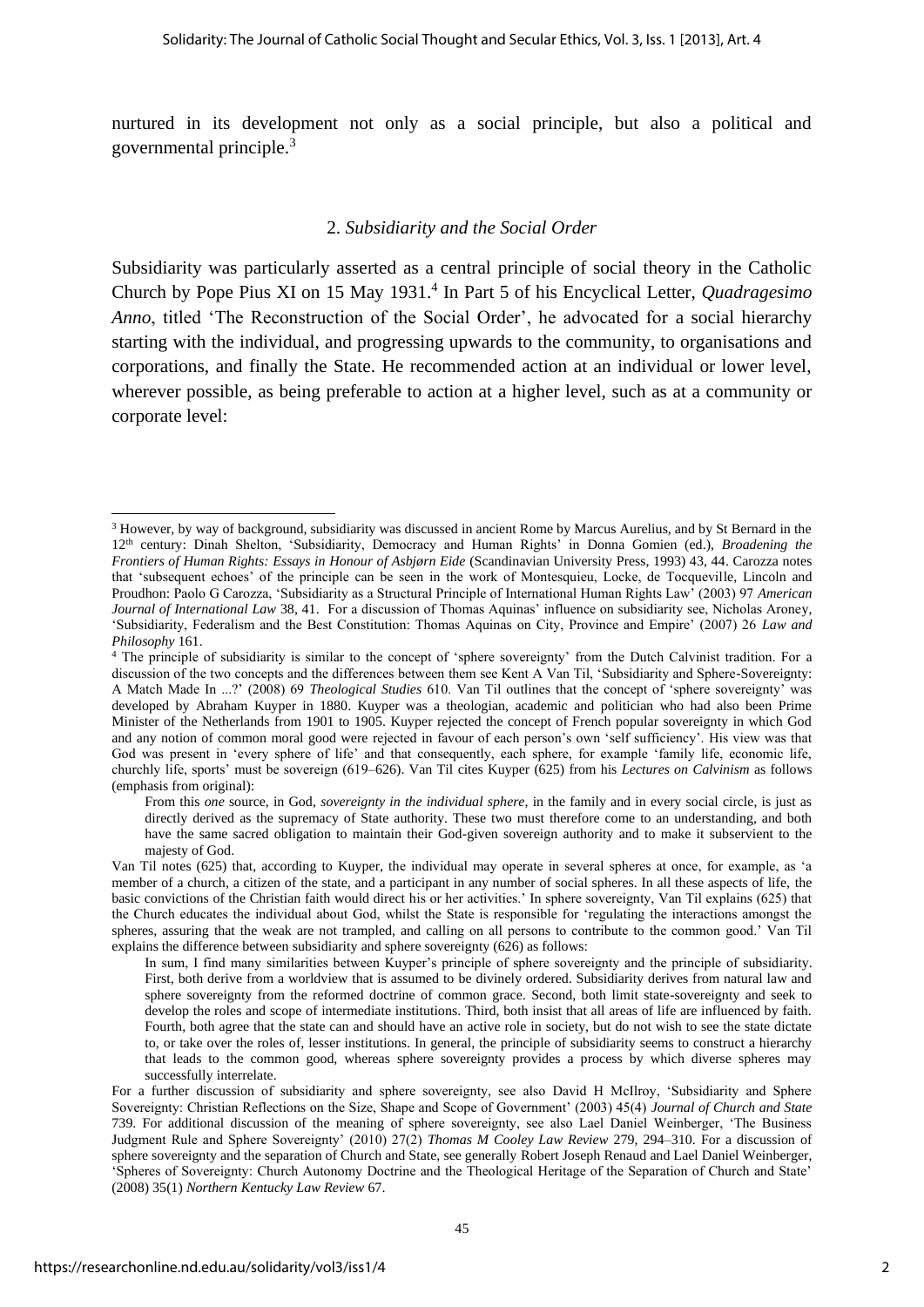It is indeed true, as history clearly proves, that owing to the change in social conditions, much that was formerly done by small bodies can nowadays be accomplished only by large corporations. None the less, just as it is wrong to withdraw from the individual and commit to the community at large what private enterprise and industry can accomplish, so, too, it is an injustice, a grave evil, and a disturbance of right order for a larger and higher organization to arrogate to itself functions which can be performed efficiently by smaller and lower bodies. This is a fundamental principle of social philosophy, unshaken and unchangeable, and it retains its full truth today. Of its very nature the true aim of all social activity should be to help individual members of the social body, but never to destroy or absorb them.<sup>5</sup>

Pope Pius expanded upon the State's role in this hierarchy. In this sense the 'State' is taken to refer to the central governing body of a country. The State should not intervene when it would be more appropriate for a lower level body or the individual to do so:

The State should leave to these smaller groups the settlement of business of minor importance; it will thus carry out with greater freedom, power, and success the tasks belonging to it, because it alone can effectively accomplish these, directing, watching, stimulating, and restraining, as circumstances suggest or necessity demands. Let those in power, therefore, be convinced that the more faithfully this principle be followed, and a graded hierarchical order exist between the various subsidiary organizations, the more excellent will be both the authority and the efficiency of the social organization as a whole, and the happier and more prosperous the condition of the State.<sup>6</sup>

#### *3. Subsidiarity and the State*

The State also has a role in empowering the individual by providing the necessary conditions for the individual to prosper. For example, in his Encyclical Letter, *Centesimus Annus*, Pope John Paul II stated that the individual had a right to 'humane working hours' and 'adequate free time'. He said of the role of the State in this context:

The State must contribute to the achievement of these goals both directly and indirectly. Indirectly and according to the *principle of subsidiarity*, by creating favourable conditions for the free exercise of economic activity, which will lead to abundant opportunities for employment and sources of wealth. Directly and according to the *principle of solidarity*, by defending the weakest, by placing certain limits on the autonomy of the parties who determine working conditions, and by ensuring in every case the necessary minimum support for the unemployed worker.<sup>7</sup>

This quotation from Pope John Paul II suggests that trade unions would be met with approval by the Catholic Church as playing a role in protecting the autonomy and rights of the individual worker. Subsidiarity and trade unions will be discussed further below, as will be the principle of solidarity. The principle of subsidiarity also lends support to workers being paid a just wage, defined by Abela as 'sufficient to maintain a family with enough left over to

<sup>5</sup> Pius XI, *Quadragesimo Anno: Reconstructing the Social Order and Perfecting it Conformably to the Precepts of the Gospel in Commemoration of the Fortieth Anniversary of the Encyclical 'Rerum Novarum'* (Australian Catholic Truth Society, 1931) para 79.

<sup>6</sup> Pius XI, *Quadragesimo Anno: Reconstructing the Social Order and Perfecting it Conformably to the Precepts of the Gospel in Commemoration of the Fortieth Anniversary of the Encyclical 'Rerum Novarum'* (Australian Catholic Truth Society, 1931) para 80.

<sup>7</sup> John Paul II, *Centesimus Annus: Encyclical Letter of John Paul II* (St Paul Publications, 1991) para 15.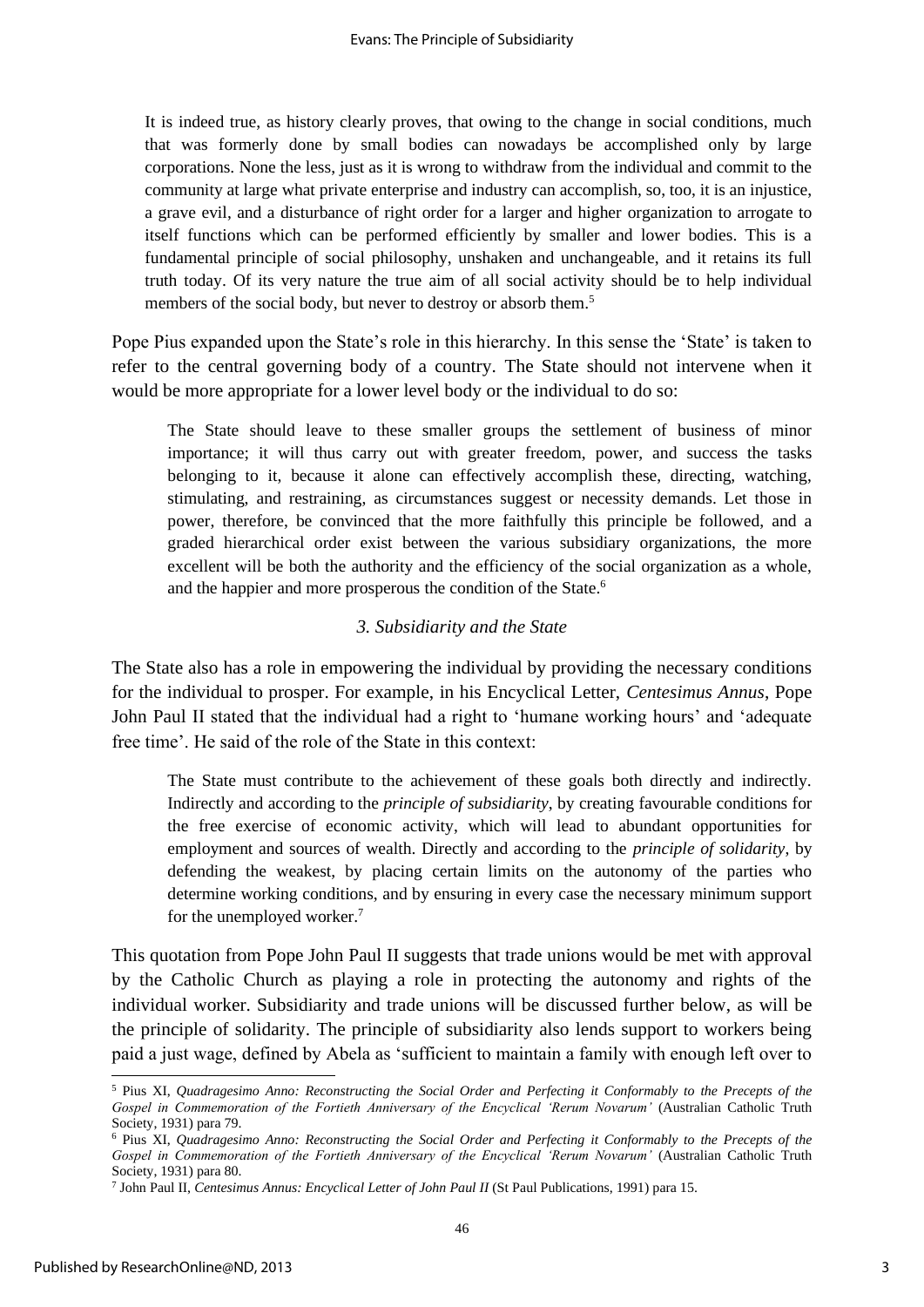allow for savings to help meet the uncertainties of life and to leave to children.'<sup>8</sup> This is discussed by Pope John Paul II in his Encyclical, *Laborem Exercens*, in which he states that workers must receive 'just remuneration for work done'.<sup>9</sup>

Subsidiarity advocates a social order for the more efficient functioning of society. Specifically, if individuals or 'subsidiary organisations' are left to resolve the matters closest to them, larger organisations, such as the State, are better able to carry out their allocated functions. The object is that individuals are empowered and responsible for problems affecting them and close to them. At the same time, the State and its organisations function more efficiently, without overlap, and are able to more efficiently resolve matters pertinent to their respective spheres. Overall, 'subsidiarity helps to establish the autonomy of groups and to specify the correct relationships that ought to exist between different organisations and associations within society.'<sup>10</sup>

#### *4. Subsidiarity and the Church*

It is interesting to note that the Church is not expressly included in the passages discussed above*.* It would appear from elsewhere in these Encyclical letters that the Church sits outside of this hierarchy with the ability to intervene at any level, including in social and economic issues, when morality requires it. Pope Pius XI, citing Pope Leo XIII's Encyclical Letter of 23 December 1922, *Ubi Arcano*, wrote that the Church could intervene in 'earthly concerns' (that is, social and economic issues), but only when there is 'just cause' to do so.<sup>11</sup> To this end, Pope Pius XI emphasised the spiritual role of the Church, which sits above such earthly concerns: 'It is not, of course, the office of the Church to lead men to transient and perishable happiness only, but to that which is eternal...<sup>'12</sup> He explained the role of the Church to intervene in moral issues:

<sup>8</sup> Andrew Abela, 'Subsidiarity and the Just Wage: Implications of Catholic Social Teaching for the Minimum Wage Debate' (2009) 12(1) *Journal of Markets and Morality* 7, 9.

<sup>9</sup> John Paul II, *Laborem Exercens* (St Paul Publications, 1981) para 19. It should be noted that the Pontiff's view is that women who are mothers should not work, and should remain in the home to attend to the moral, religious and psychological development of their children, and that when mothers engage in paid work it inhibits their ability to perform this role (79– 80). However, the Pontiff states that at the same time, working women should not be discriminated against in employment (80). He states (80, emphasis in original):

it should be emphasized that, on a more general level, the whole labour process must be organized and adapted in such a way as to respect the requirements of the person and his or her forms of life, above all life in the home, taking into account the individual's age and sex. It is a fact that in many societies women work in nearly every sector of life. But it is fitting that they should be able to fulfil their tasks *in accordance with their own nature*, without being discriminated against and without being excluded from jobs for which they are capable, but also without lack of respect for their family aspirations and for their specific role in contributing, together with men, to the good of society. The *true advancement of women* requires that labour should be structured in such a way that women do not have to pay for their advancement by abandoning what is specific to them and at the expense of the family, in which women as mothers have an irreplaceable role.

<sup>10</sup> Judith A Dwyer (ed), *The New Dictionary of Catholic Social Thought* (The Liturgical Press, 1994) 928.

<sup>11</sup> Leo XIII, *Ubi Arcano* (1922) cited in Pius XI, *Quadragesimo Anno: Reconstructing the Social Order and Perfecting it Conformably to the Precepts of the Gospel in Commemoration of the Fortieth Anniversary of the Encyclical 'Rerum Novarum'* (Australian Catholic Truth Society, 1931) para 41.

<sup>12</sup> Pius XI, *Quadragesimo Anno: Reconstructing the Social Order and Perfecting it Conformably to the Precepts of the Gospel in Commemoration of the Fortieth Anniversary of the Encyclical 'Rerum Novarum'* (Australian Catholic Truth Society, 1931) para 41.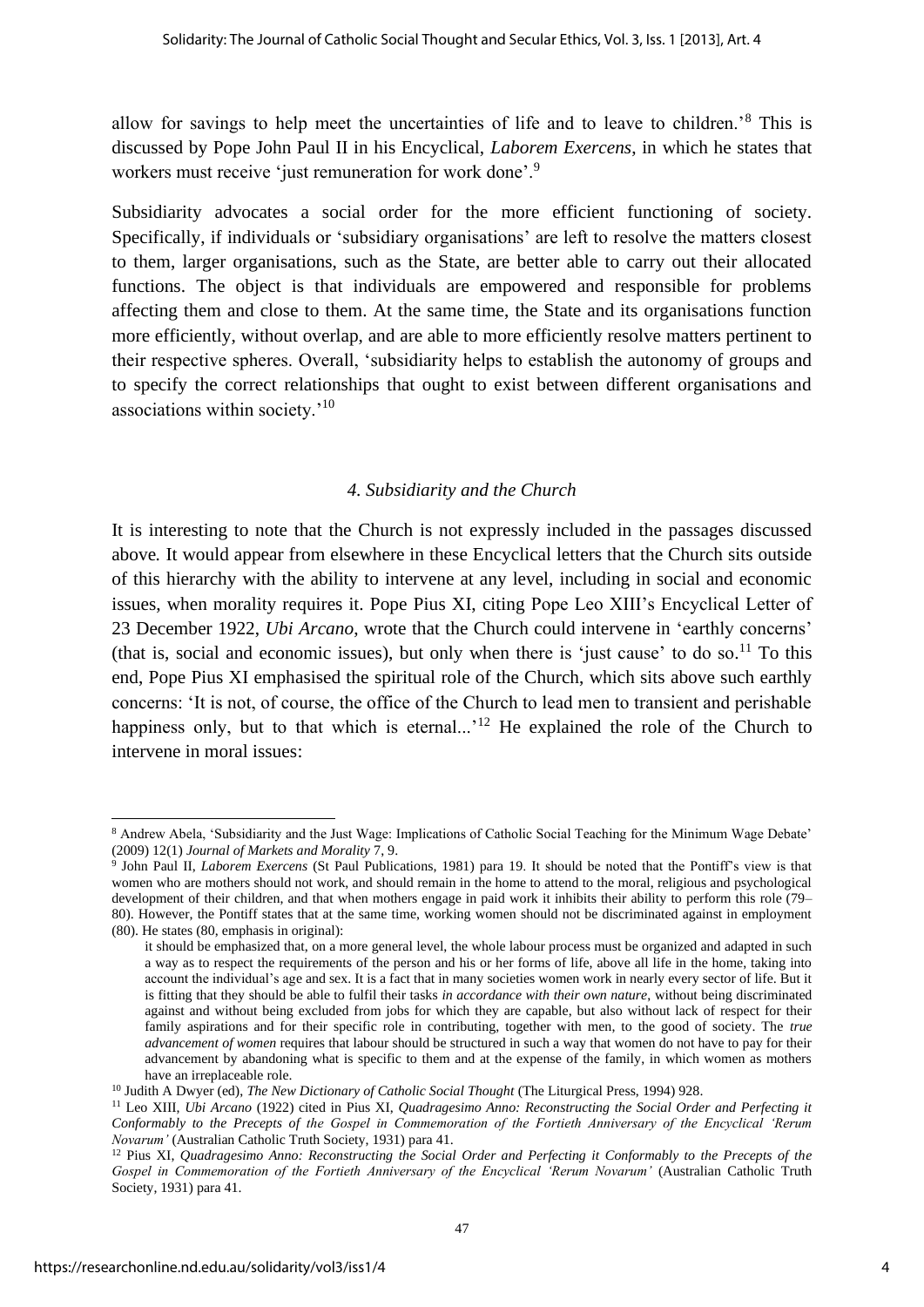she [the Church] never can relinquish her God-given task of interposing her authority, not, indeed, in technical matters, for which she has neither the equipment nor the mission, but in all those that have a bearing on moral conduct. For the deposit of truth entrusted to Us by God, and Our weighty office of propagating, interpreting, and urging in season and out of season the entire moral law, demand that both social and economic questions be brought within Our supreme jurisdiction, in so far as they refer to moral issues. $^{13}$ 

Pope Pius XI further explained that although 'economic science' and 'moral discipline' are two distinct concepts, the attainment of 'earthly goods' involves moral decisions being made by humans as to the appropriate means to acquire them.<sup>14</sup> This, the Pontiff noted, justifies the Church, as the ultimate guardian of the moral law, to intervene at any stage in social and economic issues if, in the specific circumstances of the case, morality requires it. The Pontiff concluded his comments with an observation about how God, and therefore the Church, sits above, and outside, the hierarchy as the ultimate moral guardian:

For it is the moral law alone which commands us to seek in all our conduct our supreme and final end, and to strive directly in our specific actions for those ends which nature, or, rather, the Author of nature, has established for them, duly subordinating the particular to the general. If this law be faithfully obeyed, the result will be that particular economic aims, whether of society as a body or of individuals, will be ultimately linked with the universal teleological order, and, as a consequence, we shall be led by progressive stages to the final end of all, God Himself, our highest and lasting good.<sup>15</sup>

The need for the Church to intervene at any level when morality requires it necessitates that the Church and State are autonomous. However, the question is necessarily raised as to whether subsidiarity applies to the hierarchical structure of the Church itself. Pope Pius XII, in a speech delivered some fifteen years after the publication of *Quadragesimo Anno* on 20 December 1946, contemplated that it did when he stated, 'All social activity is by its nature subsidiary: it must serve as a support for the members of the social body and must never destroy or absorb them. These are truly enlightening words which apply to social life at all of its levels and also for the life of the Church, without prejudice to her hierarchical structure.'<sup>16</sup> Hence, as Hamrlik notes, the Pontiff was asserting that subsidiarity is compatible, and can coexist with the Church hierarchy.<sup>17</sup> Notwithstanding the Pontiff's comments, doubts continue to be expressed with respect to the principle's application to the Church itself. Murray notes that although the application of subsidiarity to the Church was discussed in detail at the Second Vatican Council, and was given effect to by the formation of parish and diocesan councils, the question as to whether subsidiarity applies to the Church itself remains

<sup>13</sup> Pius XI, *Quadragesimo Anno: Reconstructing the Social Order and Perfecting it Conformably to the Precepts of the Gospel in Commemoration of the Fortieth Anniversary of the Encyclical 'Rerum Novarum'* (Australian Catholic Truth Society, 1931) para 41.

<sup>14</sup> Pius XI, *Quadragesimo Anno: Reconstructing the Social Order and Perfecting it Conformably to the Precepts of the Gospel in Commemoration of the Fortieth Anniversary of the Encyclical 'Rerum Novarum'* (Australian Catholic Truth Society, 1931) para 42.

<sup>15</sup> Pius XI, *Quadragesimo Anno: Reconstructing the Social Order and Perfecting it Conformably to the Precepts of the Gospel in Commemoration of the Fortieth Anniversary of the Encyclical 'Rerum Novarum'* (Australian Catholic Truth Society, 1931) para 43.

<sup>16</sup> Cited in Kathryn Reyes Hamrlik, *The Principle of Subsidiarity and Catholic Ecclesiology: Implications for the Laiety*  (unpublished PhD Thesis, Loyola University Chicago, 2011), 19.

 $^{17}$  Ibid.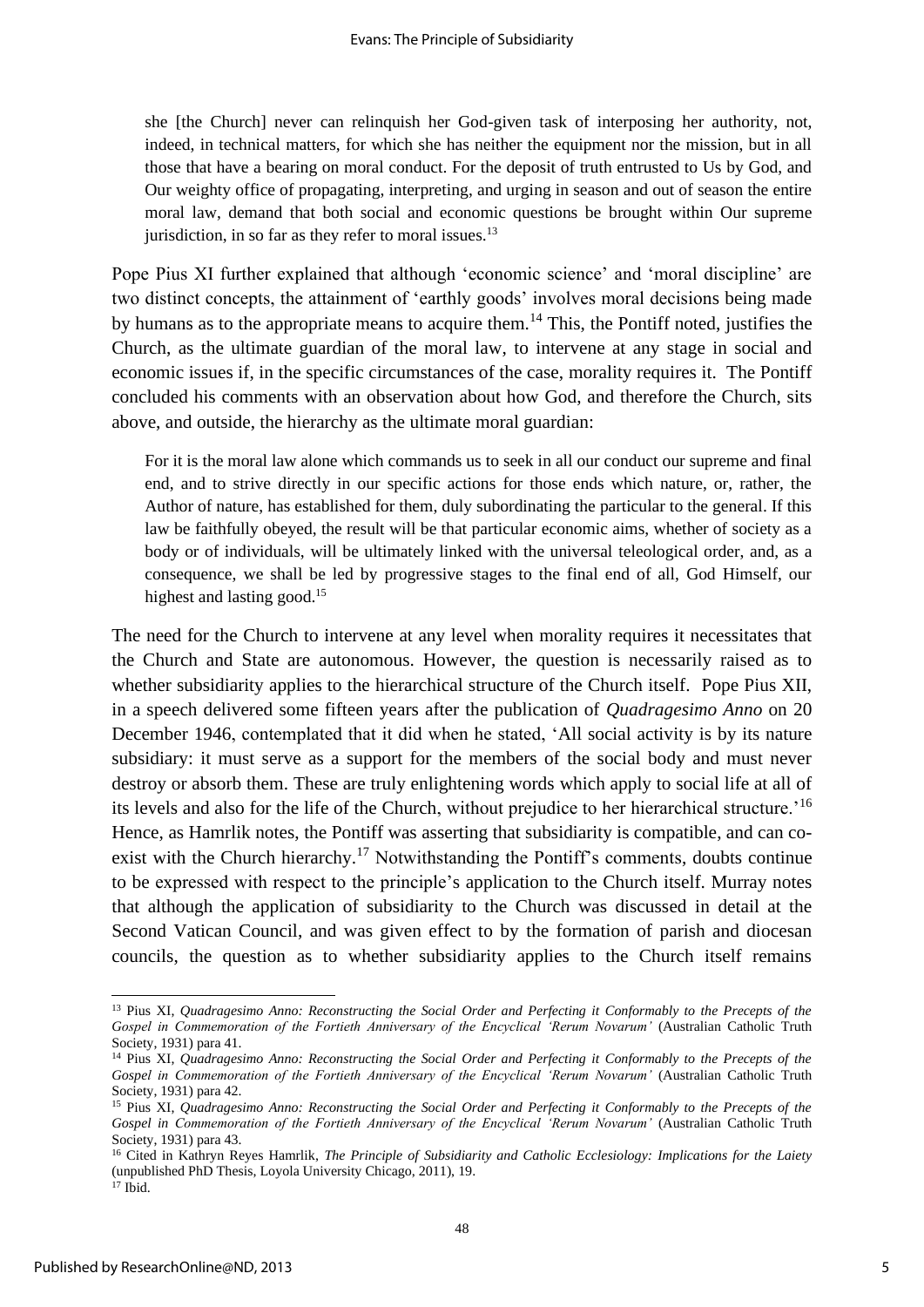unclear.<sup>18</sup> More specifically, Murray cites the work of Komonchak who concluded after an evaluation of the history of subsidiarity in the Church 'that at the theoretical level further study is needed to clarify a number of ecclesiological, social-philosophical questions'.<sup>19</sup>

#### *5. Subsidiarity and the Individual: Personal Dignity*

The Catholic Church's interpretation of the principle was further expounded by Pope John Paul II in his Encyclical Letter, *Centesimus Annus*. Pope John Paul II emphasises the importance of the individual in the hierarchy, and the reasons why the individual must be empowered. Consequently, the individual occupies a higher place in the social order than the State. As noted in *The New Dictionary of Catholic Social Thought,* subsidiarity supposes that 'the individual and the family precede the state; that is, individuals do not exist for the state but rather the state exists for the well being of individuals and families entrusted to its care ...<sup>'20</sup> In his discussion of 'State and Culture', Pope John Paul II denounced totalitarianism and emphasised the divine nature of the individual:

the root of modern totalitarianism is to be found in the denial of the transcendent dignity of the human person who, as the visible image of the invisible God, is therefore by his very nature the subject of rights which no one may violate — no individual, group, class, nation or State. Not even the majority of a social body may violate these rights, by going against the minority, by isolating, oppressing, or exploiting it, or by attempting to annihilate it.<sup>21</sup>

The individual is the vessel of God, through whom God speaks, and who is made in God's image: 'God has imprinted his own image and likeness on man (cf. Gen 1:26), conferring upon him an incomparable dignity  $\ldots$ <sup>22</sup> Consequently, there is a sacred link between the individual human being and spiritual integrity, or in other words, 'one's transcendent dignity as a person'.<sup>23</sup> The Pontiff said that the relationship between the individual and the Church was fundamental to the social philosophy of the Church:

Her [the Church's] sole purpose has been *care and responsibility* for man, who has been entrusted to her by Christ himself: for *this man*, whom, as the Second Vatican Council recalls, is the only creature on earth which God willed for its own sake, and for which God has his plan, that is, a share in eternal salvation. We are not dealing here with man in the 'abstract', but with the real, 'concrete', 'historical' man. We are dealing with *each individual*, since each one is included in the mystery of redemption, and through this mystery Christ has united himself with each one forever. It follows that the Church cannot abandon man, and that '*this man* is the primary route that the Church must travel in fulfilling her mission … the way traced out by Christ himself, the way that leads invariably through the mystery of the Incarnation and the Redemption. This, and this alone, is the principle which inspires the Church's social doctrine.<sup>24</sup>

<sup>18</sup> Andrew Murray, 'The Principle of Subsidiarity and the Church' *The Australasian Catholic Record* 72/2 (April 1995), 163- 172), 168-169 located a[t http://www.cis.catholic.edu.au/Files/Murray-SubsidiarityandChurch.pdf.](http://www.cis.catholic.edu.au/Files/Murray-SubsidiarityandChurch.pdf)

<sup>&</sup>lt;sup>19</sup> Joseph A Komonchak, *Subsidiarity in the Church: The State of the Question* cited in Andrew Murray, 'The Principle of Subsidiarity and the Church' *The Australasian Catholic Record* 72/2 (April 1995), 163-172), 168-169 located at [http://www.cis.catholic.edu.au/Files/Murray-SubsidiarityandChurch.pdf.](http://www.cis.catholic.edu.au/Files/Murray-SubsidiarityandChurch.pdf)

<sup>20</sup> Judith A Dwyer (ed), *The New Dictionary of Catholic Social Thought* (The Liturgical Press, 1994) 927.

<sup>&</sup>lt;sup>21</sup> John Paul II, *Centesimus Annus: Encyclical Letter of John Paul II* (St Paul Publications, 1991) para 44.

<sup>22</sup> John Paul II, *Centesimus Annus: Encyclical Letter of John Paul II* (St Paul Publications, 1991) para 11.

<sup>23</sup> John Paul II, *Centesimus Annus: Encyclical Letter of John Paul II* (St Paul Publications, 1991) para 47.

<sup>&</sup>lt;sup>24</sup> John Paul II, *Centesimus Annus: Encyclical Letter of John Paul II* (St Paul Publications, 1991) para 53.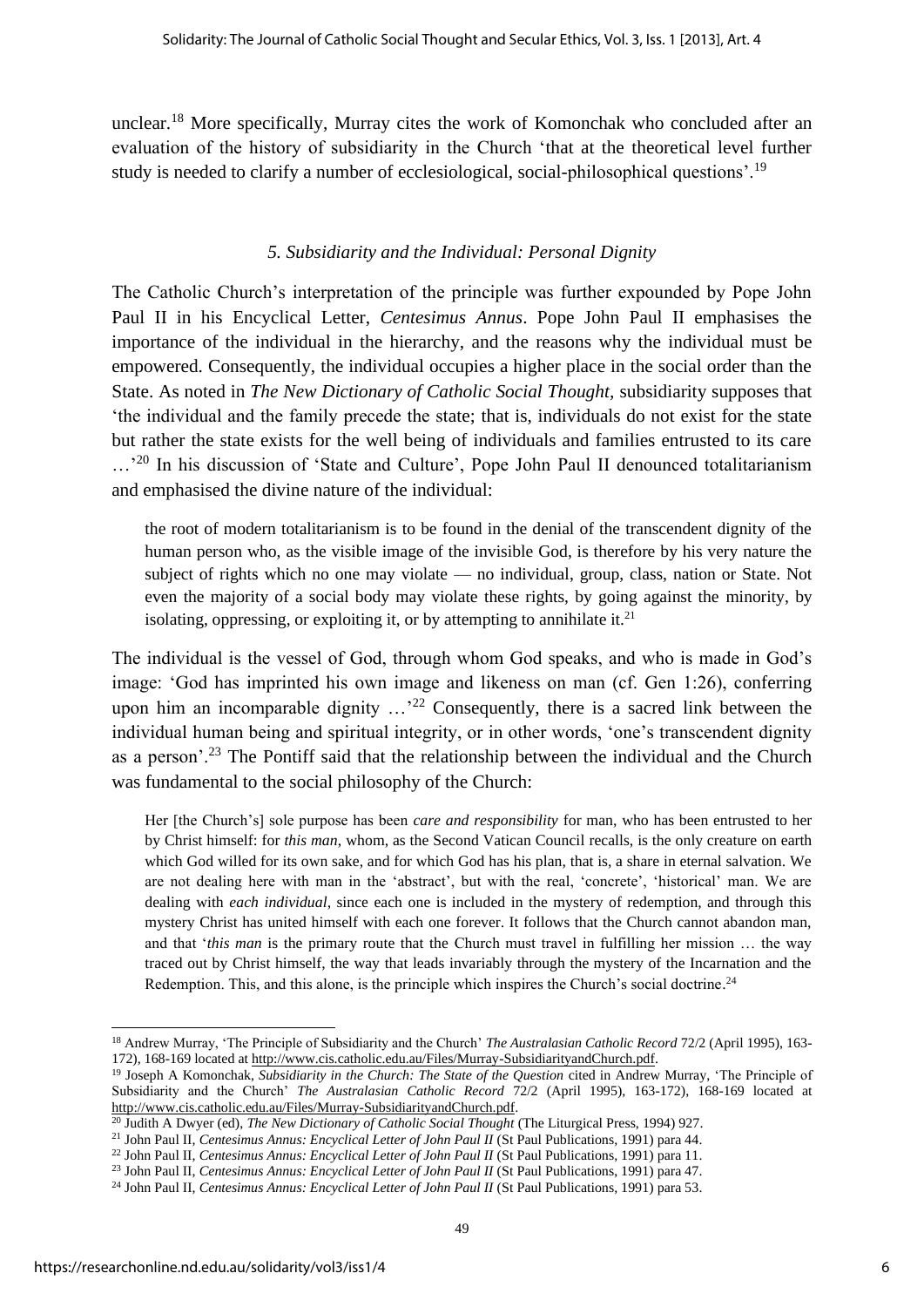#### *6. Economic Rights*

Further in his denunciation of totalitarianism, the Pope commented that the institutions of 'nation, society, the family, religious groups and individuals themselves … enjoy their own spheres of autonomy and sovereignty'.<sup>25</sup> This suggests that each institution in the hierarchy is respected as a separate, autonomous entity that should be given complete power over its own sphere of social governance, but at the same time complements the others. For example, in commenting on 'the role of the State in the economic sector', the Pope discusses the ways in which the State can regulate the 'economic sector'. This discussion presupposes that the State will exercise some restraint by overseeing, but not interfering with, economic rights which are the responsibility of individuals. The Pontiff stated:

Another task of the State is that of overseeing and directing the exercise of human rights in the economic sector. However, primary responsibility in this area belongs not to the State but to individuals and to the various groups and associations which make up society. The State could not directly ensure the right to work for all its citizens unless it controlled every aspect of economic life and restricted the free initiative of individuals. This does not mean, however, that the State has no competence in this domain, as was claimed by those who argued against any rules in the economic sphere. Rather, the State has a duty to sustain business activities by creating conditions which will ensure job opportunities, by stimulating those activities where they are lacking or by supporting them in moments of crisis.<sup>26</sup>

Thus there is a separate, but complementary relationship between the individual and the State. The individual is empowered to build his or her own wealth and to determine the manner by which to do so without State interference, but at the same time, the State must create the necessary policy initiatives to empower the individual to achieve this.

#### *7. Welfare*

A further example of the importance of empowering the individual, the need to guard against State intervention, and yet at the same time uphold, the complementary roles of the individual and State, is given by the Pope in his discussion of State welfare:

By intervening directly and depriving society of its responsibility, the Social Assistance State leads to a loss of human energies and an inordinate increase of public agencies, which are dominated more by bureaucratic ways of thinking than by concern for serving their clients, and which are accompanied by an enormous increase in spending. In fact, it would appear that needs are best understood and satisfied by people who are closest to them and who act as neighbours to those in need. It should be added that certain kinds of demands often call for a response which is not simply material but which is capable of perceiving the deeper human need. One thinks of the condition of refugees, immigrants, the elderly, the sick, and all those in circumstances which call for assistance, such as drug abusers: all these people can be

<sup>25</sup> John Paul II, *Centesimus Annus: Encyclical Letter of John Paul II* (St Paul Publications, 1991) para 46.

<sup>&</sup>lt;sup>26</sup> John Paul II, *Centesimus Annus: Encyclical Letter of John Paul II* (St Paul Publications, 1991) para 48.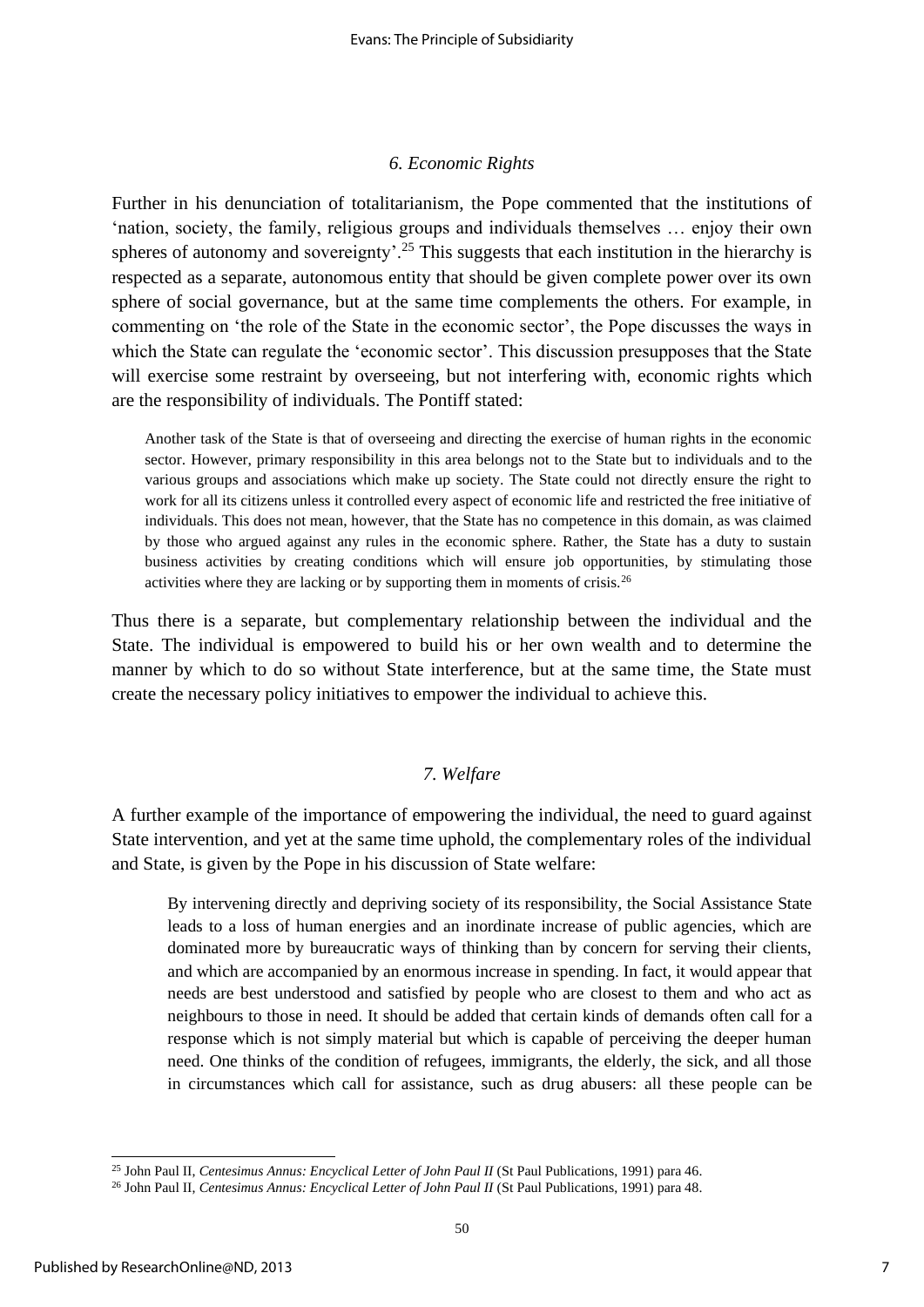helped effectively only by those who offer genuine fraternal support, in addition to the necessary care.<sup>27</sup>

In summary, in the case of welfare, the Pope is saying that the State is too distant and removed from the individual in need of assistance to have a positive impact. When the State is responsible for welfare it becomes bureaucratic and lacks empathy. The individual is best served by being helped closer to home by friends and family who can best empathise with his or her needs, and can adopt a solution to best address the individual's personal situation. Individuals are better respected in this sense because they are assisted on a personal level by those who care about them, rather than the bureaucratic State which is incapable of having any direct personal concern for them. The family, being close to the individual, is an important institution whose autonomy must be protected and which must be empowered to resolve matters affecting it. At this point it is relevant to note that the context in which the Pontiff contemplated this hierarchical order was that of a Christian society in which individuals and institutions have Christian values and beliefs, and the resources to provide assistance. This is not the nature of our current pluralist society where there is considerable difference in individual values, and competing influences on institutions such as capitalism. Although in saying this, the Pontiff would certainly have been aware of the existence of non-Christian societies and the need to protect intrinsic values such as personal dignity in both secular and non-secular societies. In a pluralist society, it is not impossible for personal dignity to be observed and protected, through for example, corporations (traditionally associated with capitalism) engaging in philanthropy to create employment and training opportunities to empower disadvantaged individuals to be self sufficient instead of relying on welfare.

#### *8. Subsidiarity and Solidarity*

The principle of subsidiarity concerns the individual's relationship with the State and its institutions on the basis that the individual is to be empowered as far as possible to resolve his or her own needs and to make his or her own decisions. Consequently, it is not surprising that the principle lends support to the individual's right to 'associate and organize', for example, by being a member of a trade union.<sup>28</sup> In *Rerum Novarum*, the Encyclical of Pope Leo XIII on 'capital and labour', the Pontiff advocates in favour of the formation of 'associations and organizations' to provide 'opportune aid to those who are in distress'.<sup>29</sup> He notes the existence of these associations throughout the history of the Catholic Church, from the time of 'ancient artificers' guilds'.<sup>30</sup> As an aside, these comments help us to understand subsidiarity in its historical context, as not something 'discovered', or first proclaimed by Pope Leo XIII nor by Pope Pius XI, but as a concept that has evolved throughout the history of the Catholic Church from the time of these ancient guilds. The Pontiff wrote that man's

<sup>29</sup> Leo XIII, *Rerum Novarum* (Libreria Editrice Vaticana, 1891), para 48. The full text of this encyclical letter is available at: http://www.vatican.va/holy\_father/leo\_xiii/encyclicals/documents/hf\_l-xiii\_enc\_15051891\_rerum-novarum\_en.html

<sup>&</sup>lt;sup>27</sup> John Paul II, *Centesimus Annus: Encyclical Letter of John Paul II* (St Paul Publications, 1991) para 48.

<sup>28</sup> Michael P Hornsby-Smith, *An Introduction to Catholic Social Thought* (Cambridge University Press, 2006) 106.

<sup>30</sup> Leo XIII, *Rerum Novarum* (Libreria Editrice Vaticana, 1891), paras 3 and 49.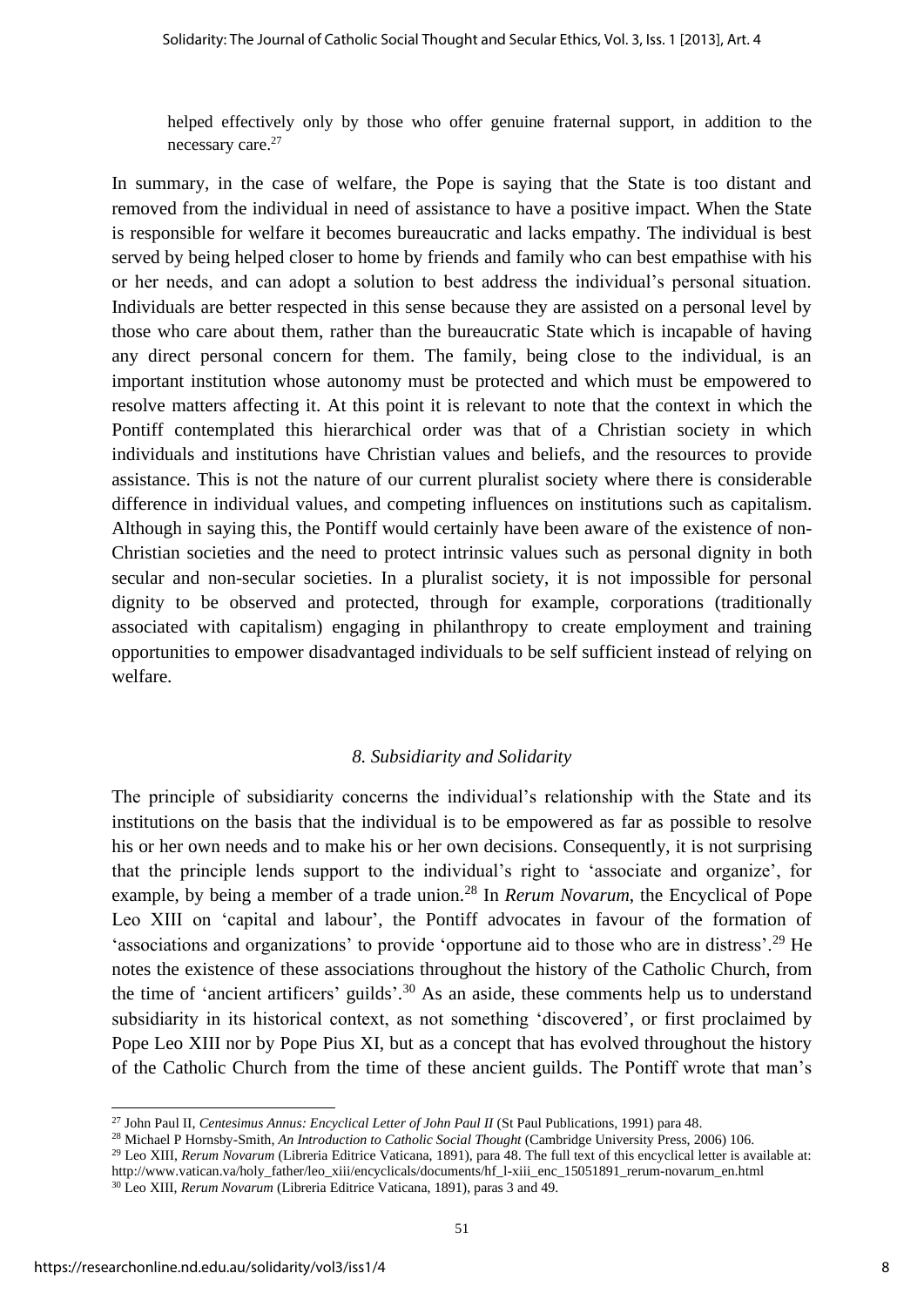'weakness urges men to call in aid from without' and that society is strengthened by people helping one another.<sup>31</sup> He wrote, 'It is this natural impulse which binds men together in civil society; and it is likewise this which leads them to join together in associations...'.<sup>32</sup> Hence, he wrote, a 'public authority' (that is, the state), should allow private associations to exist within it as part of the natural law, provided that they are not 'bad, unlawful or dangerous to the State<sup>33</sup>:

Private societies, then, although they exist within the body politic, and are severally part of the commonwealth, cannot nevertheless be absolutely, and as such, prohibited by public authority. For, to enter into a "society" of this kind is the natural right of man; and the State has for its office to protect natural rights, not to destroy them; and, if it forbid its citizens to form associations, it contradicts the very principle of its own existence, for both they and it exist in virtue of the like principle, namely, the natural tendency of man to dwell in society.<sup>34</sup>

One such example of a private association is 'workingmen's unions' which Pope Leo XIII stated were vital 'for helping each individual member to better his condition to the utmost in body, soul and property.<sup>35</sup> The Pontiff emphasised that the foundation of these associations must be religion stating, 'Let our associations... look first and before all things to God; let religious instruction have therein the foremost place...Let the working man be urged and led to the worship of God...'.<sup>36</sup> Hence, these unions can be said to empower the individual by providing religious instruction to ensure their spiritual well being. They also provide support for individuals where the individual may not be able to help themselves, for example, to resolve disputes between individuals, to ensure that the individual has work, and to provide sufficient support to the individual if illness inhibits their ability to work. To this end, Pope Leo XIII stated:

The common funds must be administered with strict honesty, in such a way that a member may receive assistance in proportion to his necessities. The rights and duties of the employers, as compared with the rights and duties of the employed, ought to be the subject of careful consideration. Should it happen that either a master or a workman believes himself injured, nothing would be more desirable than that a committee should be appointed, composed of reliable and capable members of the association, whose duty would be, conformably with the rules of the association, to settle the dispute. Among the several purposes of a society, one should be to try to arrange for a continuous supply of work at all times and seasons; as well as to create a fund out of which the members may be effectually helped in their needs, not only in the cases of accident, but also in sickness, old age, and distress.<sup>37</sup>

In *Quadragesimo Anno*, Pope Pius XI, further expanded upon Pope Leo XIII's teachings from *Rerum Novarum* regarding trade union membership*.* Pope Pius XI strongly endorsed Pope Leo XIII's argument in favour of the establishment of Catholic trade unions (as distinct from socialist and communist trade unions) which he said could improve the situation of the

<sup>31</sup> Leo XIII, *Rerum Novarum* (Libreria Editrice Vaticana, 1891), para 50.

<sup>32</sup> Leo XIII, *Rerum Novarum* (Libreria Editrice Vaticana, 1891), para 50.

<sup>33</sup> Leo XIII, *Rerum Novarum* (Libreria Editrice Vaticana, 1891), para 52.

<sup>34</sup> Leo XIII, *Rerum Novarum* (Libreria Editrice Vaticana, 1891), para 51.

<sup>35</sup> Leo XIII, *Rerum Novarum* (Libreria Editrice Vaticana, 1891), paras 49 and 57.

<sup>36</sup> Leo XIII, *Rerum Novarum* (Libreria Editrice Vaticana, 1891), para 57-58.

<sup>37</sup> Leo XIII, *Rerum Novarum* (Libreria Editrice Vaticana, 1891), para 58.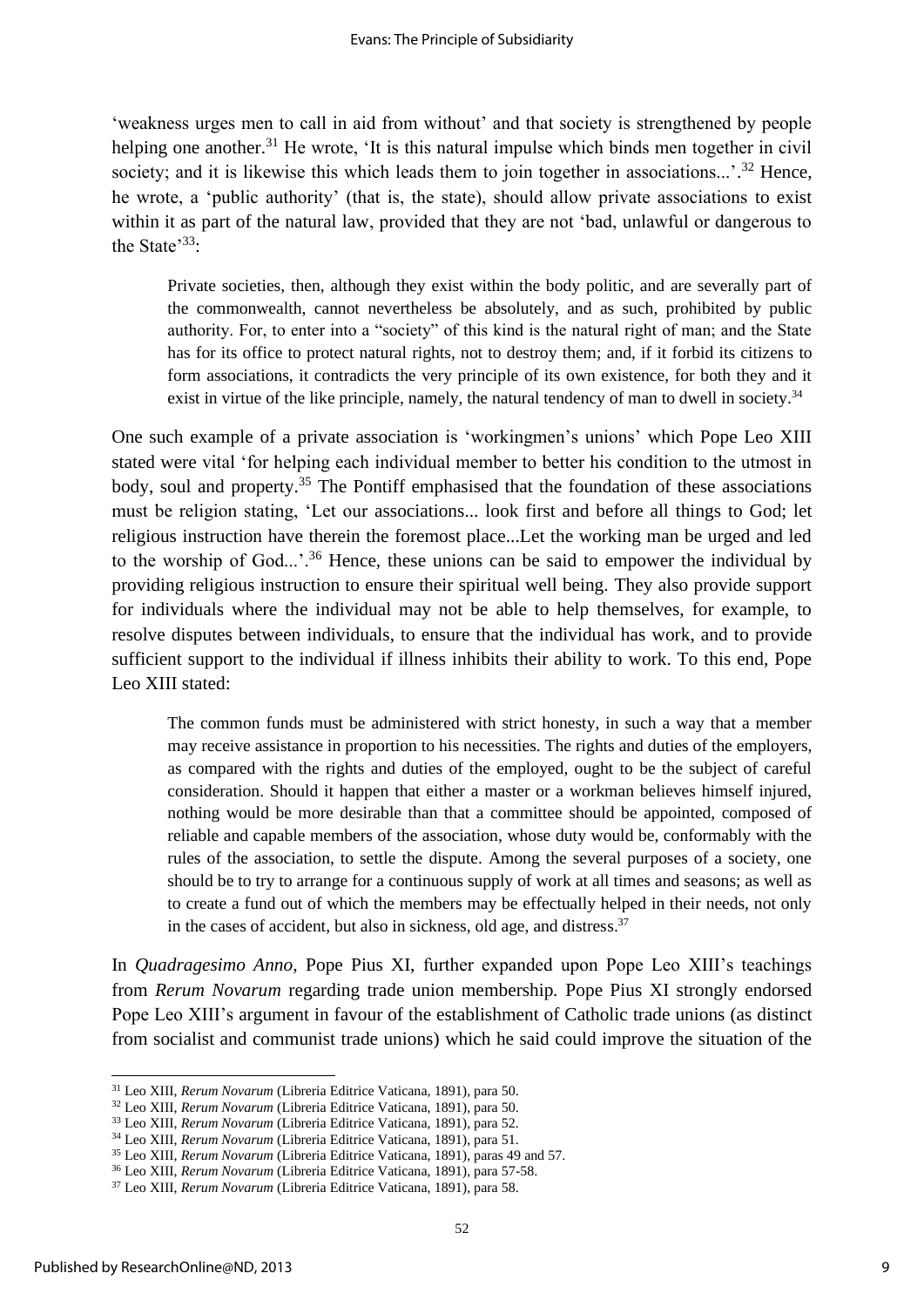individual by providing religious and moral instruction, together with support for the individual in their trade.<sup>38</sup> The importance of trade union membership in the promotion of individual rights and the individual's participation in political life was also noted by Pope John Paul II in *Centesimus Annus*. The Pope explained the union's role in empowering the individual against unwarranted interference from larger organisations, such as employers and the State. Pope John Paul II, also quoting Pope Leo XIII, noted

the 'natural human right' to form private associations. This means above all the right to establish professional associations of employers and workers, or of workers alone. Here we find the reason for the Church's defence and approval of the establishment of what are commonly called trade unions: certainly not because of ideological prejudices or in order to surrender to a class mentality, but because the right of association is a natural right of the human being, which therefore precedes his or her incorporation into political society. Indeed, the formation of unions 'cannot … be prohibited by the State', because 'the State is bound to protect natural rights, not destroy them; and if it forbids its citizens to form associations, it contradicts the very principle of its own existence'.<sup>39</sup>

It is relevant to clarify a contradiction that emerges here, by noting that subsidiarity is not the sole justification for the approval of trade unionism in Catholic social thought. Specifically, an argument solely premised upon subsidiarity could possibly be used to justify individual over collective bargaining. That is, subsidiarity could be cited to promote the individual negotiating their working conditions directly with their employer, instead of a higher order association (that is, a trade union), negotiating on an individual's behalf. Thus, solidarity is also relevant to mention here, because there is interplay between solidarity and subsidiarity that provides a justification for the approval of unionism in Catholic social thought. Solidarity emphasises the links between human persons as God's subjects, and provides that people must respect each other's dignity and assist each other in times of need. In summary, 'Solidarity highlights in a particular way the intrinsic social nature of the human person, the equality of all in dignity and rights and the common path of individuals and peoples towards an ever more committed unity.'<sup>40</sup> In his encyclical letter, *Sollicitudo Rei Socialis*, Pope John Paul II described solidarity as the interdependence of human beings and the importance of respect and collegiality between all humans to achieve a just society where individuals contributed to the common good and lived harmoniously with one another:

The exercise of solidarity within each society is valid when its members recognize one another as persons. Those who are more influential, because they have a greater share of goods and common services, should feel responsible for the weaker and be ready to share with them all they possess. Those who are weaker, for their part, in the same spirit of solidarity, should not adopt a purely passive attitude or one that is destructive of the social fabric, but, while claiming their legitimate rights, should do what they can for the good of all. The intermediate groups, in their turn, should not selfishly insist on their particular interests, but respect the interests of others.<sup>41</sup>

<sup>38</sup> Pius XI, *Quadragesimo Anno: Reconstructing the Social Order and Perfecting it Conformably to the Precepts of the Gospel in Commemoration of the Fortieth Anniversary of the Encyclical 'Rerum Novarum'* (Australian Catholic Truth Society, 1931) para 31-36.

<sup>39</sup> John Paul II, *Centesimus Annus: Encyclical Letter of John Paul II* (St Paul Publications, 1991) para 7.

<sup>40</sup> Pontifical Council for Justice and Peace, *Compendium of the Social Doctrine of the Church* (Libreria Editrice Vaticana, 2004), 98.

<sup>41</sup> John Paul II, *Sollicitudo Rei Socialis* (Libreria Editrice Vaticana, 1987), para 39. The full text of this encyclical letter is available at: http://www.vatican.va/holy\_father/john\_paul\_ii/encyclicals/documents/hf\_jp-ii\_enc\_30121987\_sollicitudo-reisocialis\_en.html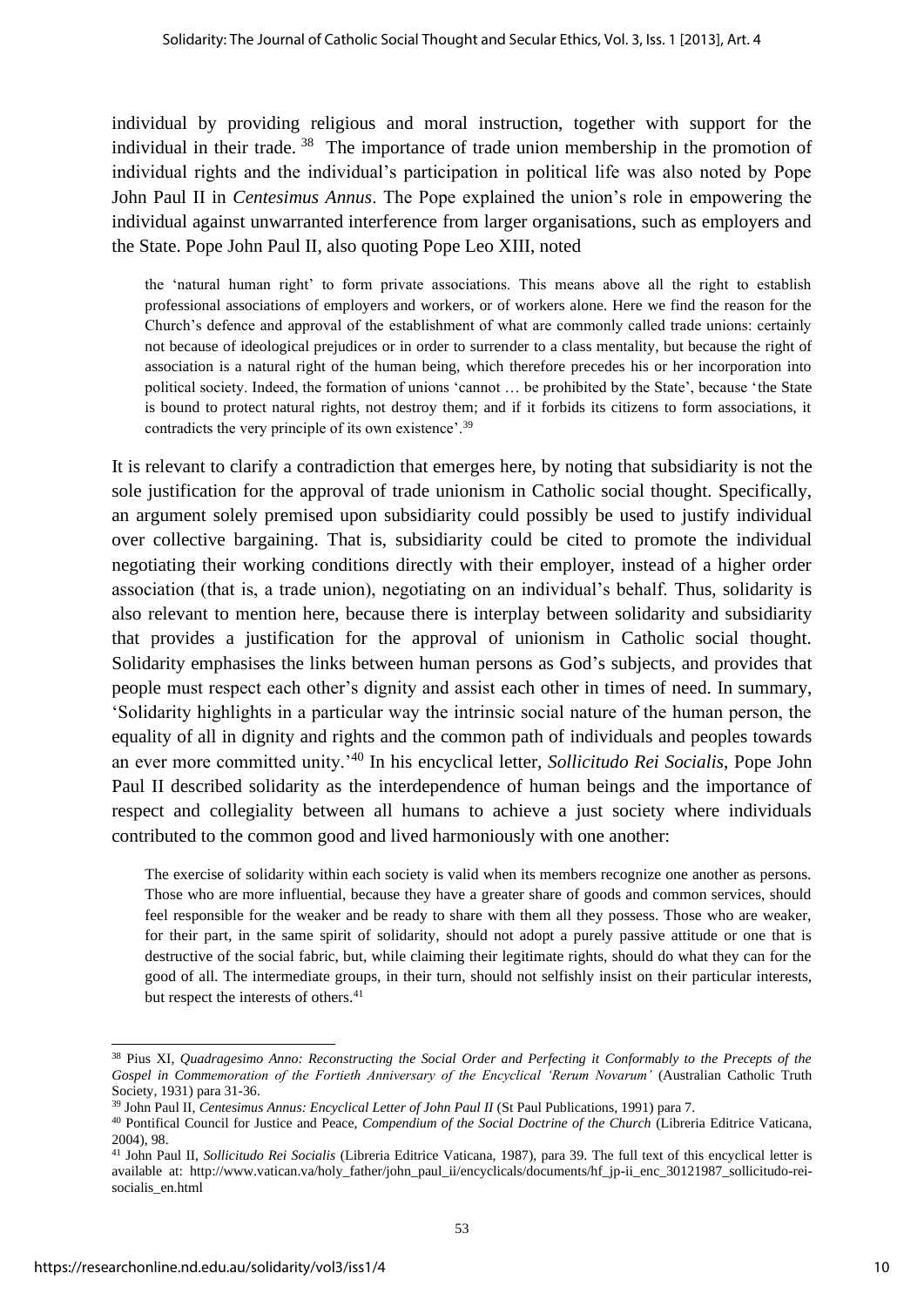The Pontiff further explained how solidarity, as a 'social' and 'moral virtue'<sup>42</sup> promotes people's respect for one another and guards against exploitation.

Solidarity helps us to see the "other"-whether a person, people or nation-not just as some kind of instrument, with a work capacity and physical strength to be exploited at low cost and then discarded when no longer useful, but as our "neighbor," a "helper" (cf. Gen 2:18-20), to be made a sharer, on a par with ourselves, in the banquet of life to which all are equally invited by God. Hence the importance of reawakening the religious awareness of individuals and peoples. Thus the exploitation, oppression and annihilation of others are excluded.<sup>43</sup>

Therefore, the acceptance and promotion of trade unionism by the Catholic Church has its basis in both subsidiarity and solidarity. Subsidiarity provides for the empowerment and moral enrichment of the individual through allowing the individual to help themselves without interference from a higher association. However, solidarity acknowledges the interdependence of human beings and a common moral good in which individuals must be protected from exploitation and exclusion. Hence, in some circumstances, an individual may not be able to adequately assist themselves. For example, when there is inequality of bargaining power, such as that which exists between an individual worker and a large corporation, the individual may require assistance from a higher association such as a trade union. Although the European Union will be discussed in the next paper, it is worth noting here that, as well as justifying action closest to the individual or by a lower level association, the application of the principle of subsidiarity in the European Union can also be used to justify a higher, or central authority intervening if they could better address the issue in the circumstances.

### *9. A Summary of Subsidiarity in Catholic Social Theory*

In summary, the principle of subsidiarity in the context of Catholic social theory is premised upon empowering individuals to resolve issues that affect them without interference from larger, and often more centralised, social, private, religious or governmental bodies.<sup>44</sup> The individual citizen's autonomy is respected, and there is a hierarchy consisting of the individual citizen, the family, the local community, and the State in which centralised power is limited in favour of matters being resolved at the lowest possible level, or in other words, 'closest to the problem at hand'.<sup>45</sup> Its aim is to provide a social hierarchy which ensures that the most efficient and appropriate institution in the hierarchy deals with issues relevant to it. In this hierarchy, social institutions are sovereign and autonomous, but at the same time complement one another to provide an efficient way of solving issues. An exploration of the Catholic conception of subsidiarity thus highlights the potential usefulness of the principle in a political context because it provides guidance as to the allocation of powers and provides that powers should be allocated to the individual or institution that can best exercise them.

<sup>42</sup> Pontifical Council for Justice and Peace, *Compendium of the Social Doctrine of the Church* (Libreria Editrice Vaticana, 2004), 99.

<sup>43</sup> John Paul II, *Sollicitudo Rei Socialis* (Libreria Editrice Vaticana, 1987), para 39.

<sup>44</sup> Hunnings (ed), *Encyclopaedia of European Law* (Sweet & Maxwell, 1998) s 12.0120A cited in John Warwick Montgomery, 'Subsidiarity as a Jurisprudential and Canonical Theory' (2002) 148 *Law and Justice: The Christian Law Review* 46, 48.

<sup>45</sup> Robert A Sirico, 'Subsidiarity, Society, and Entitlements: Understanding and Application' (1997) 11 *Notre Dame Journal of Law Ethics and Public Policy* 549, 551–552.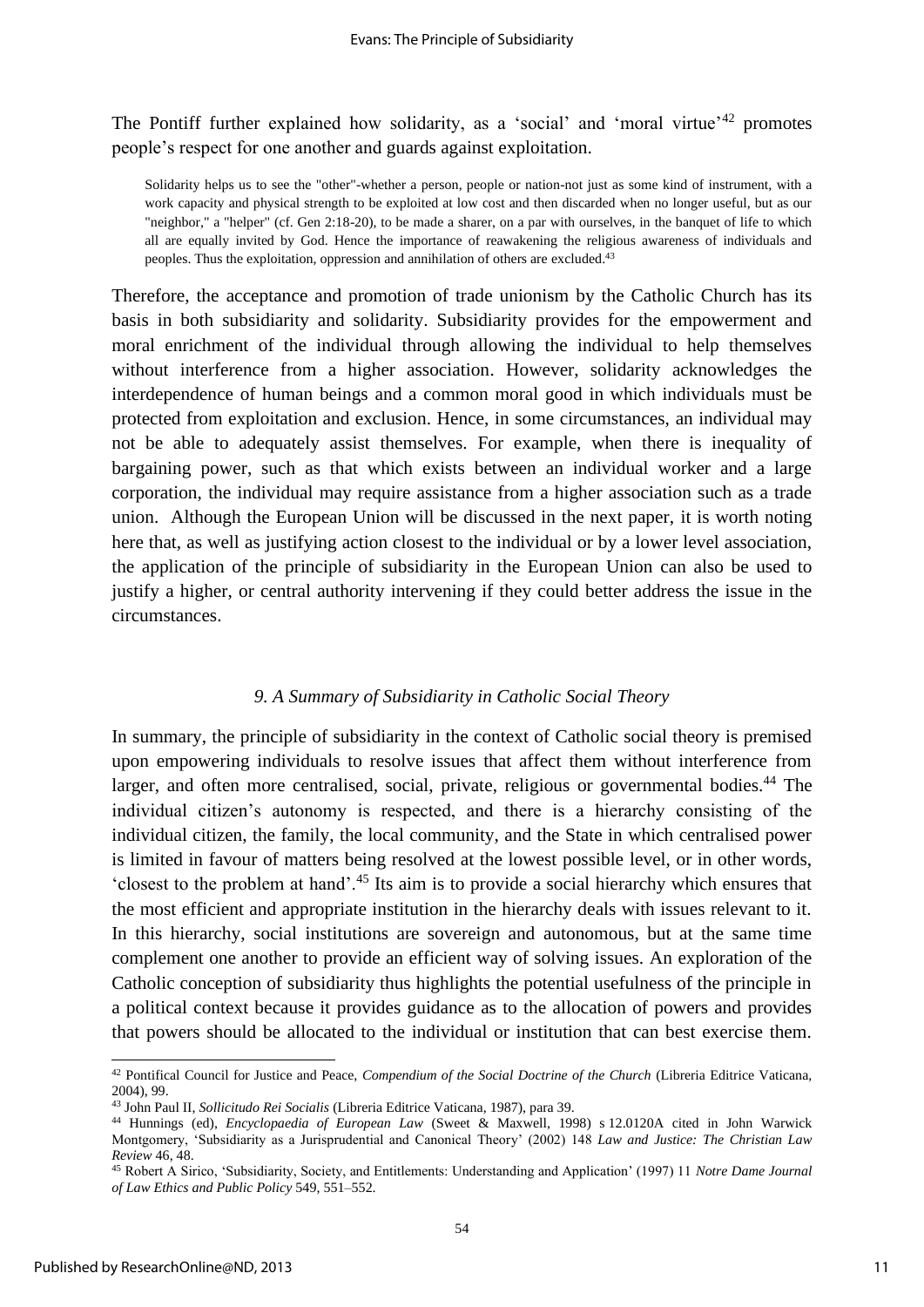The political applications of the principle of subsidiarity are explored in the following section of this paper, again, with reference to Catholic social teachings.

## **II. Subsidiarity as a Political Philosophy**

## *1. Subsidiarity, Decentralization and Federalism*

The principle of subsidiarity recognises that individuals must be empowered to autonomously deal with issues directly affecting them. Similarly, groups closest to the individual, such as family and community organisations, must also have the autonomy to deal with matters affecting them, rather than having a larger body that is more removed from the problem intervening. Thus, subsidiarity in a political sense discourages centralisation and advocates that matters should be resolved locally, and closest to the individual, wherever possible. In a governmental context, subsidiarity can be said to

mean that decisions, whether legislative or administrative acts, should be taken at the lowest practicable political level, that is as close as possible to those who are to be affected by them. Subsidiarity therefore presupposes an allocation of decision making powers within the state or other polity according to certain criteria designed to ensure that each decision is taken at the appropriate political level. The allocation of a particular decision making power to a higher or to the highest political level rather than to a lower or to the lowest political level might be made, for example, on such grounds as subject matter or effectiveness or efficiency or necessity or a combination of such grounds.<sup>46</sup>

In a governmental context, subsidiarity is analogous to federalism, which aims to prevent corruption by dividing, rather than centralising governmental powers. For example, in the Australian federal system of government, the Commonwealth Constitution<sup>47</sup> limits the legislative powers of the central Parliament by listing them in s51, leaving most legislative powers to the states, except, for example those best exercised at a central level. For example, legislative powers pertaining to the nation (such as defence<sup>48</sup> and external affairs<sup>49</sup>) and those with an interstate element.<sup>50</sup>

## *2. Individual Participation in Society*

In the context of Catholic social theory, the principle of subsidiarity requires the individual to be able to fully participate in society. This includes having the right to earn a living, and

<sup>46</sup> John W Bridge, 'Subsidiarity as a Principle of Constitutional Law' in K D Kerameus (ed), *XIV International Congress of Comparative Law, Athens 1994, General Reports* (1996) 613 cited in John W Bridge, 'Constitutions, Powers and the Doctrine of Subsidiarity' (1999) 31 *Bracton Law Journal* 49, 50–51.

<sup>47</sup> *Commonwealth of Australia Constitution Act 1900* (UK) ('*Commonwealth Constitution*').

<sup>48</sup> *Commonwealth Constitution*, s51(vi).

<sup>49</sup> *Commonwealth Constitution*, s51(xxix).

<sup>50</sup> For example, *Commonwealth Constitution*, s51(i) ('trade and commerce with other countries, and among the States'),  $s51(v)$  ('postal, telegraphic, telephonic, and other like services'),  $s51(xiv)$  ('Insurance, other than State insurance; also State insurance extending beyond the limits of the State concerned'), s51(xxiv) ('the service and execution throughout the Commonwealth of the civil and criminal process and the judgments of the courts of the States').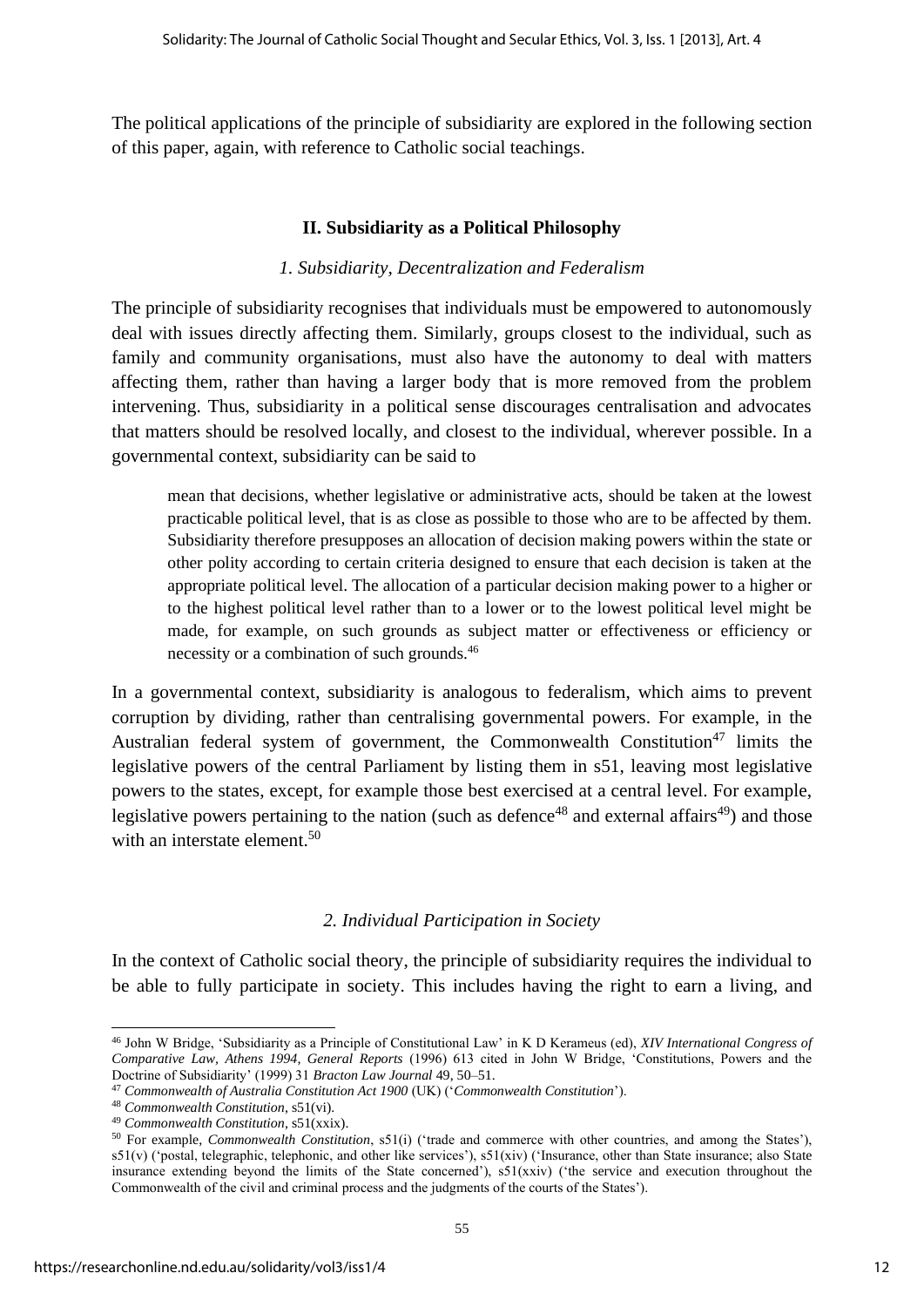participate in social and political life. Consequently, a key term that helps to define subsidiarity in a political sense is 'participation'. That is, a proper implementation of the principle calls for the empowerment of the individual to participate in, and to make a contribution to society.<sup>51</sup> As part of this participation, the Catholic Church's position is that the individual must be able to make a political contribution by being able to participate in the democratic process. In the words of the Pontifical Council for Justice and Peace:

Participation in community life is not only one of the greatest aspirations of the citizen, called to exercise freely and responsibly his civic role with and for others, but is also one of the pillars of all democratic orders and one of the major guarantees of the performance of the democratic system. Democratic government, in fact, is defined first of all by the assignment of powers and functions on the part of the people, exercised in their name, in their regard and on their behalf. It is therefore clearly evident that every democracy must be participative. This means that the different subjects of civil community at every level must be informed, listened to and involved in the exercise of the carried-out functions.<sup>52</sup>

Therefore, the principle of subsidiarity, in a political context, aims to empower individual citizens and enhance democracy<sup>53</sup> through providing greater opportunities for the individual to participate in government and government decision-making that affects them.

#### *3. Subsidiarity as a Human Rights Principle*

Subsidiarity can also be regarded as a human rights principle, having its basis in the dignity of each individual.<sup>54</sup> Carozza argues that even though much human rights discourse focuses on the rights of the individual, human rights instruments, such as the *Universal Declaration of Human Rights*, embody the principle of subsidiarity by protecting the individual's right to participate in social and political life, and to belong to social and political institutions including 'marriage and family; nationality; religious affiliation, association and assembly; cultural life; organized labour; and education.<sup>55</sup> Like subsidiarity, human rights discourse restricts the power of the State to interfere with certain civil liberties,<sup>56</sup> and recognises and celebrates the 'pluralism and diversity in society' through protecting the right of the individual to participate in various social and political relationships, such as the individual right to freedom of religion, for example.<sup>57</sup>

<sup>51</sup> Pontifical Council for Justice and Peace, *Compendium of the Social Doctrine of the Church* (Libreria Editrice Vaticana, 2004) 96.

<sup>52</sup> Pontifical Council for Justice and Peace, *Compendium of the Social Doctrine of the Church* (Libreria Editrice Vaticana, 2004) 96–97.

<sup>53</sup> Michael Longo, 'Subsidiarity and Local Environmental Governance: A Comparative and Reform Perspective' (1999) 18 *University of Tasmania Law Review* 225, 225.

<sup>54</sup> Paolo G Carozza, 'Subsidiarity as a Structural Principle of International Human Rights Law' (2003) 97 *The American Journal of International Law* 38, 46.

<sup>55</sup> Paolo G Carozza, 'Subsidiarity as a Structural Principle of International Human Rights Law' (2003) 97 *The American Journal of International Law* 38, 47.

<sup>56</sup> Paolo G Carozza, 'Subsidiarity as a Structural Principle of International Human Rights Law' (2003) 97 *The American Journal of International Law* 38, 48.

<sup>57</sup> Paolo G Carozza, 'Subsidiarity as a Structural Principle of International Human Rights Law' (2003) 97 *The American Journal of International Law* 38, 47. The discussion here focuses on the state as a threat to subsidiarity, however, it is acknowledged that other large institutions, such as corporations, could also threaten the rights and autonomy of individuals.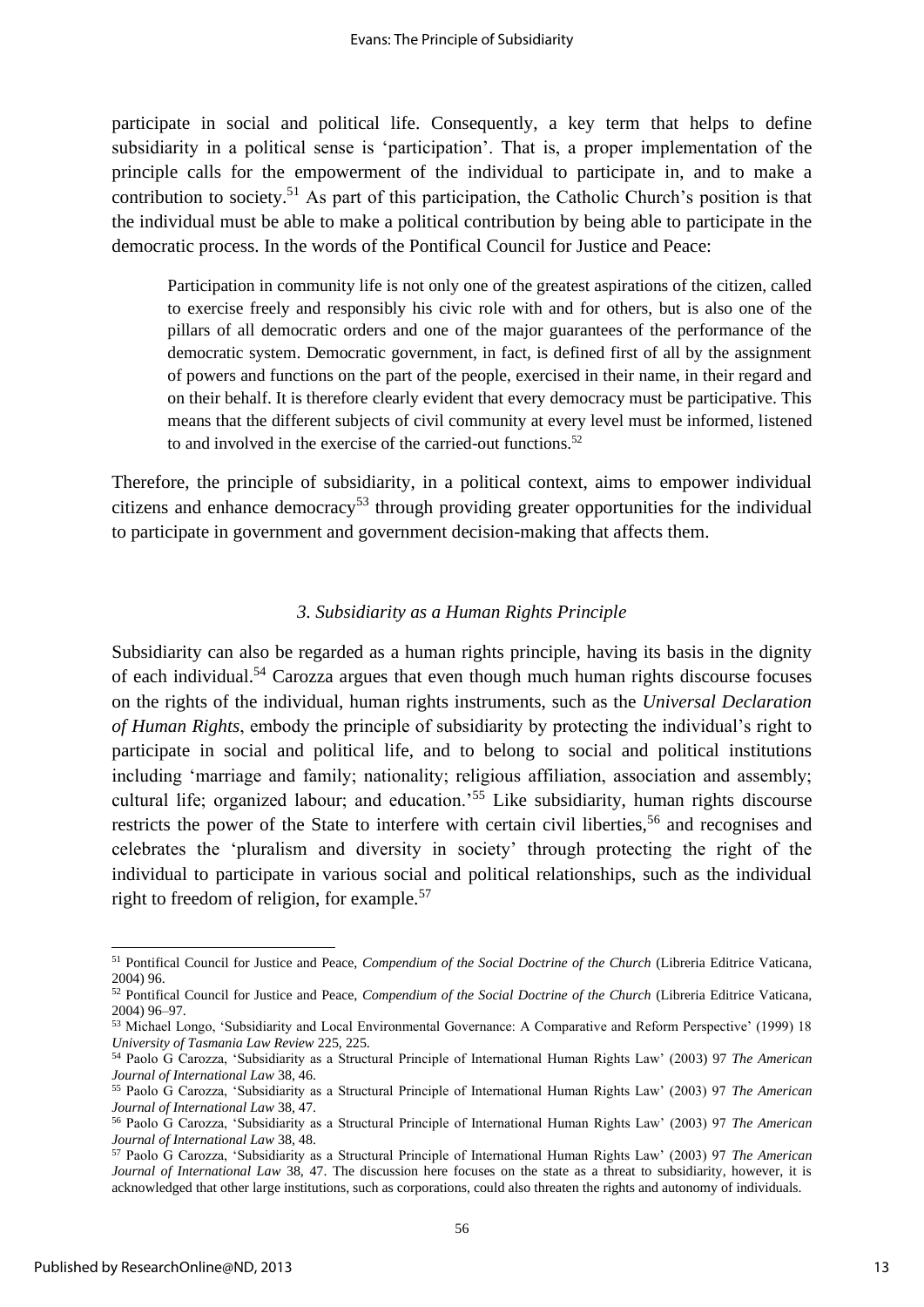This provides an explanation as to why Pope John Paul II, in his Encyclical Letter *Centesimus Annus*, denounced totalitarianism as a regime that denies the participation of the individual in political life and governmental decision-making, imposes its own decisions on the individual and the family despite being far removed from them, and disempowers the individual by taking away fundamental rights in the interests of absolute centralised control of all aspects of social and political life. Shelton notes that although centralisation by itself does not automatically guarantee human rights violations, 'the degree of possible democratic participation is inherently reduced as decision-making units become larger'.<sup>58</sup> She argues that decentralisation allows for increased 'individual participation in self government' which also assists in protecting the human rights of minorities against abuse by the national government because those minorities will have greater control over their own governance.<sup>59</sup> Shelton states:

In applying the principle of subsidiarity, concentrations of power are avoided both vertically (between different levels of government) and horizontally (between different branches of government at the same level). Further, all government action is limited if the matter in question can be resolved by individual action. This is not necessarily federalism, but it is the establishment of a pyramidal structure with a broad base of local action. Such a structure enhances individual liberty, democratic participation, and societal diversity. Moreover, for the resolution of many questions, it is likely to prove more efficient as well.<sup>60</sup>

#### *4. Subsidiarity in a Global Context*

Although subsidiarity in a political sense 'sets limits for state intervention'<sup>61</sup> by discouraging centralisation, the principle also provides 'justification of central involvement in affairs that cannot adequately be handled at the local level.<sup> $52$ </sup> An example of this, again from Catholic social doctrine, can be found in the Encyclical Letter of Pope John XXIII, entitled *Peace on Earth* and published on 11 April 1963*.* The Pontiff observed that due to advances in science and technology the world is becoming smaller, with more 'cooperation and association' required between countries. He proposed that there should be a 'world-wide public authority' established with the consent of all countries, to maintain the 'universal common good' which 'must have as its fundamental objective the recognition, respect, safeguarding and promotion

<sup>58</sup> Dinah Shelton, 'Subsidiarity, Democracy and Human Rights' in Donna Gomien (ed) *Broadening the Frontiers of Human Rights: Essays in Honour of Asbjørn Eide* (Scandinavian University Press, 1993) 43, 54. It should be noted that Shelton's argument is more qualified than I have represented here. For example, she states that while the centralised state may commit human rights violations, they also have a greater ability to protect against such violations through enforcement. She also states that whilst minorities may be protected from abuse from the national government through regional governance, they in turn, may abuse other minorities within their locality (54).

<sup>59</sup> Dinah Shelton, 'Subsidiarity, Democracy and Human Rights' in Donna Gomien (ed) *Broadening the Frontiers of Human Rights: Essays in Honour of Asbjørn Eide* (Scandinavian University Press, 1993) 43, 54.

<sup>60</sup> Dinah Shelton, 'Subsidiarity, Democracy and Human Rights' in Donna Gomien (ed) *Broadening the Frontiers of Human Rights: Essays in Honour of Asbjørn Eide* (Scandinavian University Press, 1993) 43, 54.

<sup>61</sup> Catechism of the Catholic Church (2000) para 1883 cited in Peter Widulski, 'Bakke, Grutter, and the Principle of Subsidiarity' (2005) 32 *Hastings Constitutional Law Quarterly* 847, 855.

 $62$  Daniel Halberstam, 'Federal Powers and the Principle of Subsidiarity' in Vikram David Amar and Mark V Tushnet (eds), *Global Perspectives on Constitutional Law* (Oxford University Press, 2009) 34, 35.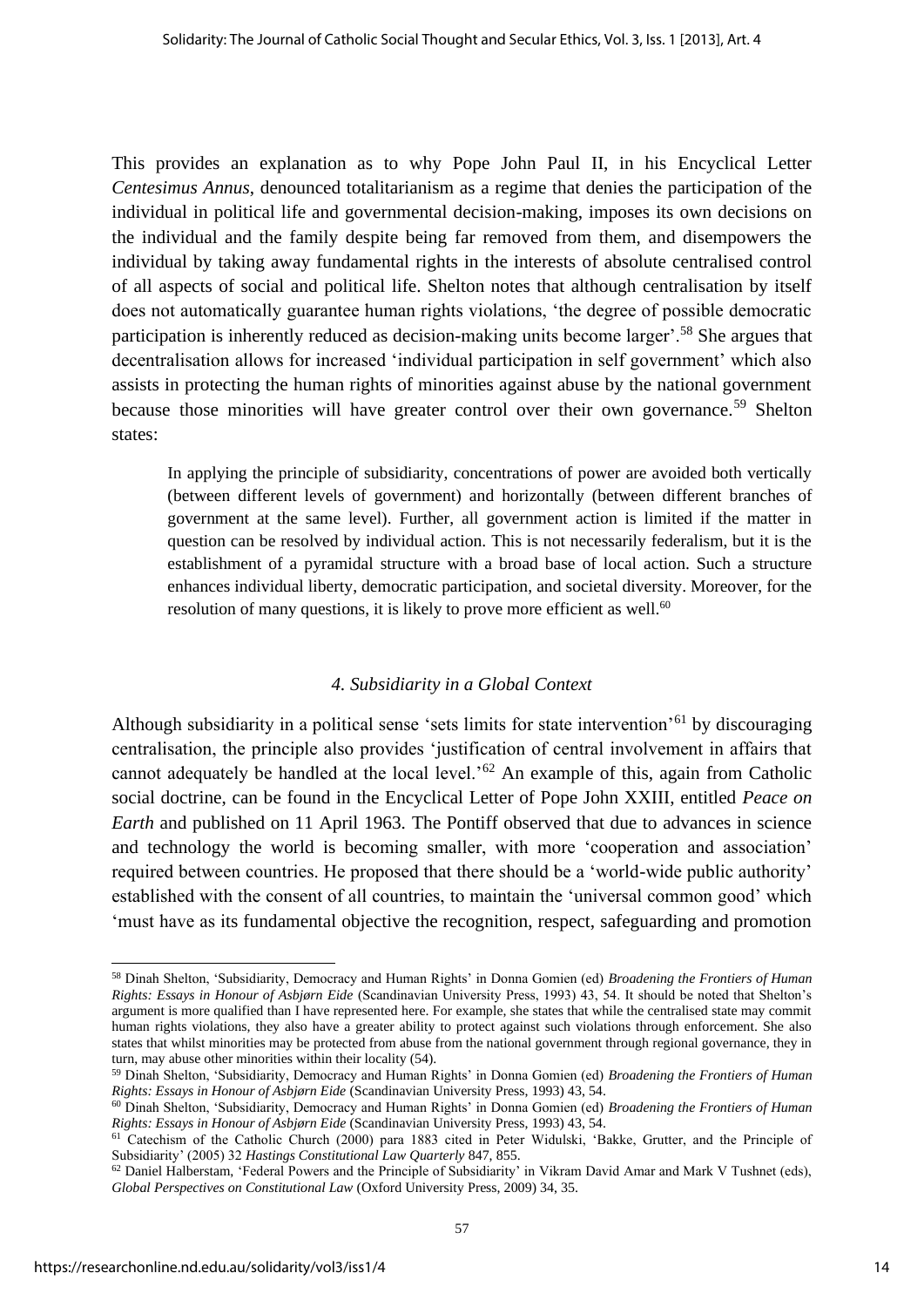of the rights of the human person'.<sup>63</sup> He suggested that the existing United Nations organisation could aspire to become this world-wide public authority.<sup>64</sup> Therefore, the ability of the world-wide public authority to intervene in the affairs of individual countries is therefore an exception to subsidiarity's mandate of individual (or in this example, national) action closest to the source of the problem. In this sense, it is reminiscent of subsidiarity in the European Union (discussed in the following paper) which allows for central action in areas of shared competence where a matter is best dealt with at a central (Union), as opposed to national (Member State) level.

In defining the relationship between this body and individual countries and citizens, Pope John XXIII further explained that, as an exception to the principle of subsidiarity, the worldwide body should be limited to performing only functions relevant to its function to promote the universal common good:

just as it is necessary in each state that relations which the public authority has with its citizens, families and intermediate associations be controlled and regulated by the principle of subsidiarity, it is equally necessary that the relationships which exist between the world-wide public authority and the public authorities of individual nations be governed by the same principle. This means that the world-wide public authority must tackle and solve problems of an economic, social, political or cultural character which are posed by the universal common good. For, because of the vastness, complexity and urgency of those problems, the public authorities of the individual states are not in a position to tackle them with any hope of a positive solution.<sup>65</sup>

Thus, a further analogy can be drawn between the role of the world-wide public authority and that of the Church, as enunciated by Pope Pius XI and discussed earlier in this paper. Specifically, the world-wide authority's ability to intervene when it is in the common good to do so is analogous to the role of the Church which can intervene to resolve problems at any time if morality requires it.

Pope John XXIII continued by emphasising the autonomy of each level from the individual through to the world-wide public authority, and that the world-wide public authority is not intended to be superior, but to work in harmony to achieve the efficient functioning of each level:

The world-wide public authority is not intended to limit the sphere of action of the public authority of the individual state, much less take its place. On the contrary, its purpose is to create, on a world basis, an environment in which the public authorities of each state, its citizens and intermediate associations, can carry out their tasks, fulfill their duties and exercise their rights with greater security.<sup>66</sup>

The principle of solidarity is also relevant to note here. Pope John Paul II, in his encyclical, *Sollicitudo rei Socialis,* wrote of the need for solidarity in relationships between nations:

<sup>63</sup> John XXIII, *Encyclical Letter: Peace on Earth* (Pauline Books and Media, 1963) para 139.

<sup>64</sup> John XXIII, *Encyclical Letter: Peace on Earth* (Pauline Books and Media, 1963) para 145.

<sup>65</sup> John XXIII, *Encyclical Letter: Peace on Earth* (Pauline Books and Media, 1963) para 140.

<sup>66</sup> John XXIII, *Encyclical Letter: Peace on Earth* (Pauline Books and Media, 1963) para 141.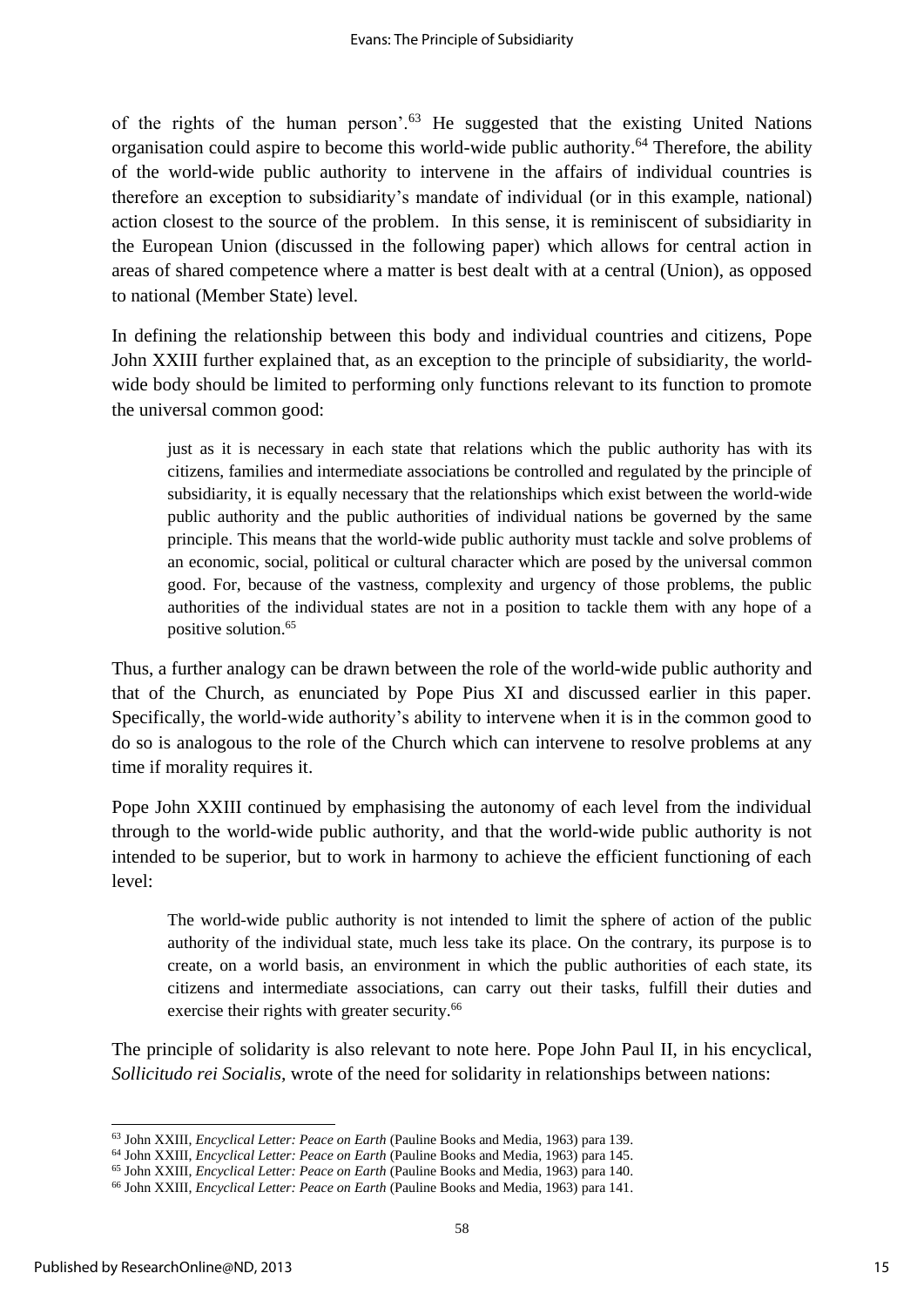Interdependence must be transformed into solidarity, based upon the principle that the goods of creation are meant for all. ...Surmounting every type of imperialism and determination to preserve their own hegemony, the stronger and richer nations must have a sense of moral responsibility for the other nations, so that a real international system may be established which will rest on the foundation of the equality of all peoples and on the necessary respect for their legitimate differences. The economically weaker countries, or those still at subsistence level, must be enabled, with the assistance of other peoples and of the international community, to make a contribution of their own to the common good with their treasures of humanity and culture, which otherwise would be lost for ever.<sup>67</sup>

Similarly, with respect to the globalization of trade and financial markets and the global financial crisis, Pope Benedict XVI in his encyclical letter *Caritas in Veritate* advocated the creation of a global authority. More specifically, Pope Benedict XVI asserted that in order to address global issues including poverty, finance, energy resources and the environment, 'there is urgent need of a true world political authority'. <sup>68</sup> The Pontiff described this world political authority and the interrelationship between solidarity and subsidiarity as follows:

Such an authority would need to be regulated by law, to observe consistently the principles of subsidiarity and solidarity, to seek to establish the common good, and *to make a commitment to securing authentic integral human development inspired by the values of charity in truth*. Furthermore, such an authority would need to be universally recognized and to be vested with the effective power to ensure security for all, regard for justice, and respect for rights. Obviously it would have to have the authority to ensure compliance with its decisions from all parties, and also with the coordinated measures adopted in various international forums. Without this, despite the great progress accomplished in various sectors, international law would risk being conditioned by the balance of power among the strongest nations. The integral development of peoples and international cooperation require the establishment of a greater degree of international ordering, marked by subsidiarity, for the management of globalization. They also require the construction of a social order that at last conforms to the moral order, to the interconnection between moral and social spheres, and to the link between politics and the economic and civil spheres, as envisaged by the Charter of the United Nations.<sup>69</sup>

When one considers this statement from Pope Benedict XVI's and the interrelationship between solidarity and subsidiarity, the compatibility between the two principles, and solidarity's capacity to promote subsidiarity as an outcome, is further illustrated. Specifically, solidarity, in the form of nations working together as equals, co-exists with, and complements subsidiarity in which individual nations are financially empowered to help themselves, resulting in their citizens being dignified with better social and economic conditions. Further comparisons can be made to the European Union, (discussed in the following paper), a multinational entity comprising an interdependent 'solidarity – like' union of 27 individual

<sup>68</sup> Benedict XVI, *Caritas in Veritate* (Libreria Editrice Vaticana, 2009), para 67. The full text of this encyclical letter is available at: http://www.vatican.va/holy\_father/benedict\_xvi/encyclicals/documents/hf\_ben-xvi\_enc\_20090629\_caritas-inveritate\_en.html

<sup>67</sup> John Paul II, *Sollicitudo rei Socialis* (Libreria Editrice Vaticana, 1987), para 39.

<sup>69</sup> Benedict XVI, *Caritas in Veritate* (Libreria Editrice Vaticana, 2009), para 67.